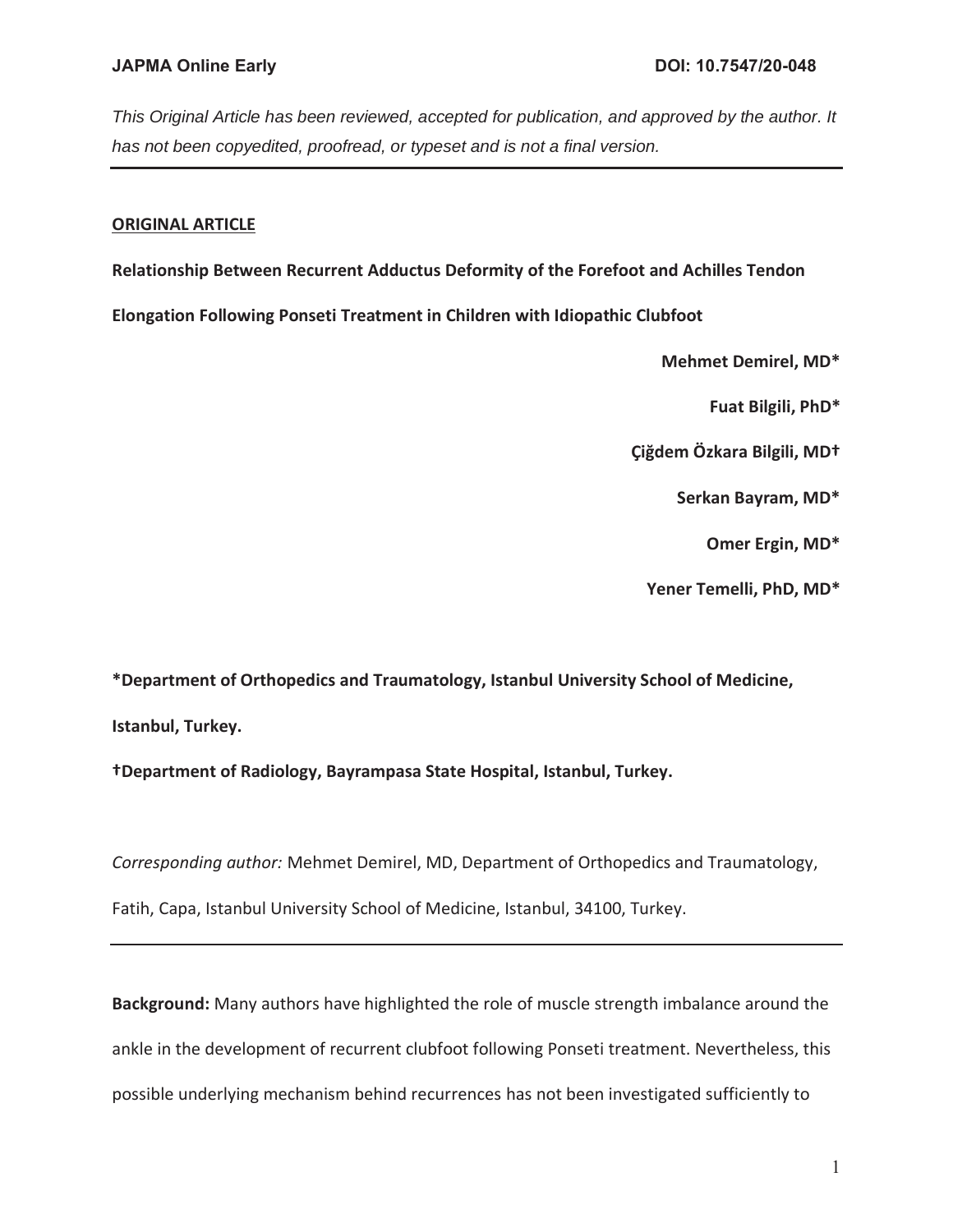date. This study aimed to explore whether there is a relationship between Achilles tendon elongation and recurrent metatarsus adductus deformity in children with unilateral clubfeet treated by Ponseti method.

**Methods:** A retrospective chart review was performed on 20 children (14 boys, 6 girls; mean age: 7 years; age range: 5–9) with a recurrent metatarsus adductus deformity treated by the Ponseti method for unilateral idiopathic clubfoot. At the final follow-up, isometric muscle strength was measured using a portable, hand-held dynamometer in reciprocal muscle groups of the ankle. The length of the tendons around the ankle was ultrasonographically measured. **Results:** The plantar flexion/dorsiflexion ratio was lower on the involved side (p = 0.001). No significant differences in the strength ratio of inversion/eversion were found ( $p = 0.4$ ). No difference was observed in lengths of tibialis anterior and posterior tendon ( $p = 0,1$ ), but Achilles tendon was longer on the involved side ( $p = 0.001$ ;  $p < 0.01$ ). A significant negative correlation was discovered between involved/uninvolved Achilles tendon length ratios and involved/uninvolved plantar flexion strength ratios (r = −0.524; p = 0.02)

**Conclusions:** Achilles tendon elongation may be a contributor to the muscle imbalance in clubfeet with the relapsed forefoot adduction treated by the Ponseti technique.

Metatarsus adductus or forefoot adduction represents one of the most common residual deformities after the Ponseti treatment of congenital clubfoot; however, insufficient documentation is available in the literature regarding its early detection and late recurrence. <sup>1-3</sup>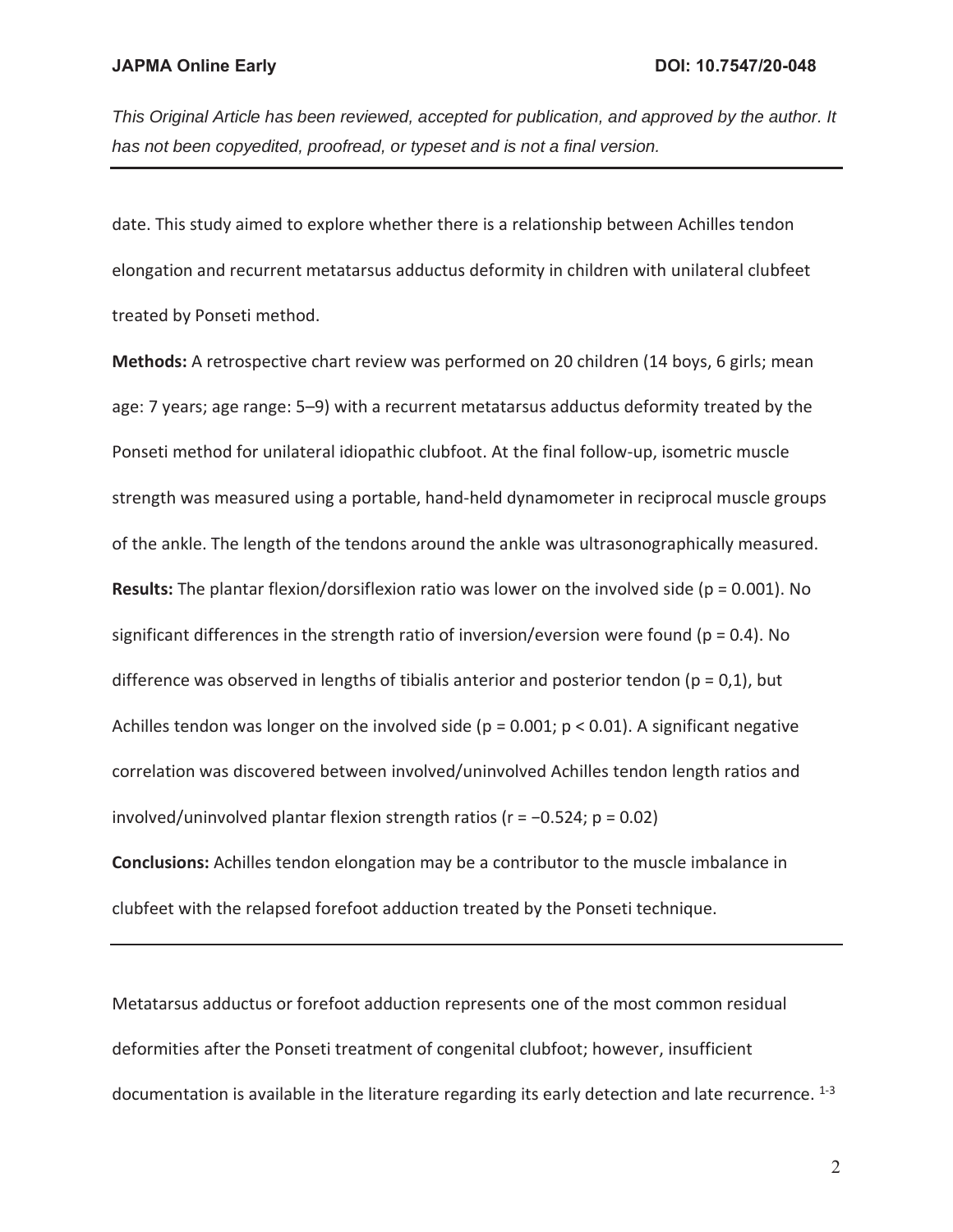Therefore, the differentiation between residual and relapsed deformity is not always straightforward for treating physicians. Although many reasons such as casting techniques, non-compliance to the bracing protocol, and genetic and neuromuscular factors have been proposed to explain why this deformity relapses, the underlying mechanism has not been clearly understood. 4,5 Many authors have recently highlighted the role of muscle strength imbalance, which arises from strong supinator activity of tibialis anterior muscle against its poor antagonist, in the development of recurrent clubfoot. <sup>6-9</sup> Nevertheless, to our knowledge, this possible underlying mechanism behind recurrences has not been investigated sufficiently to date.

Previous studies dealing with residual muscle imbalance in the development of recurrent clubfoot have predominantly focused on the imbalance between invertor and evertor muscles.6-9 Nonetheless, gait perturbations including increased ankle dorsiflexion angle and decreased plantar flexion strength have been reported in children with clubfeet treated by the Ponseti method. <sup>10-12</sup> We considered that these impaired functional results may depend on Achilles tendon elongation following the Ponseti method. Moreover, differently from the previous studies 6-9, we surmised that decreased plantar flexion strength secondary to Achilles tendon elongation following the Ponseti method may be a contributor to muscle imbalance and the development of metatarsus adductus deformity in recurrent clubfoot.

3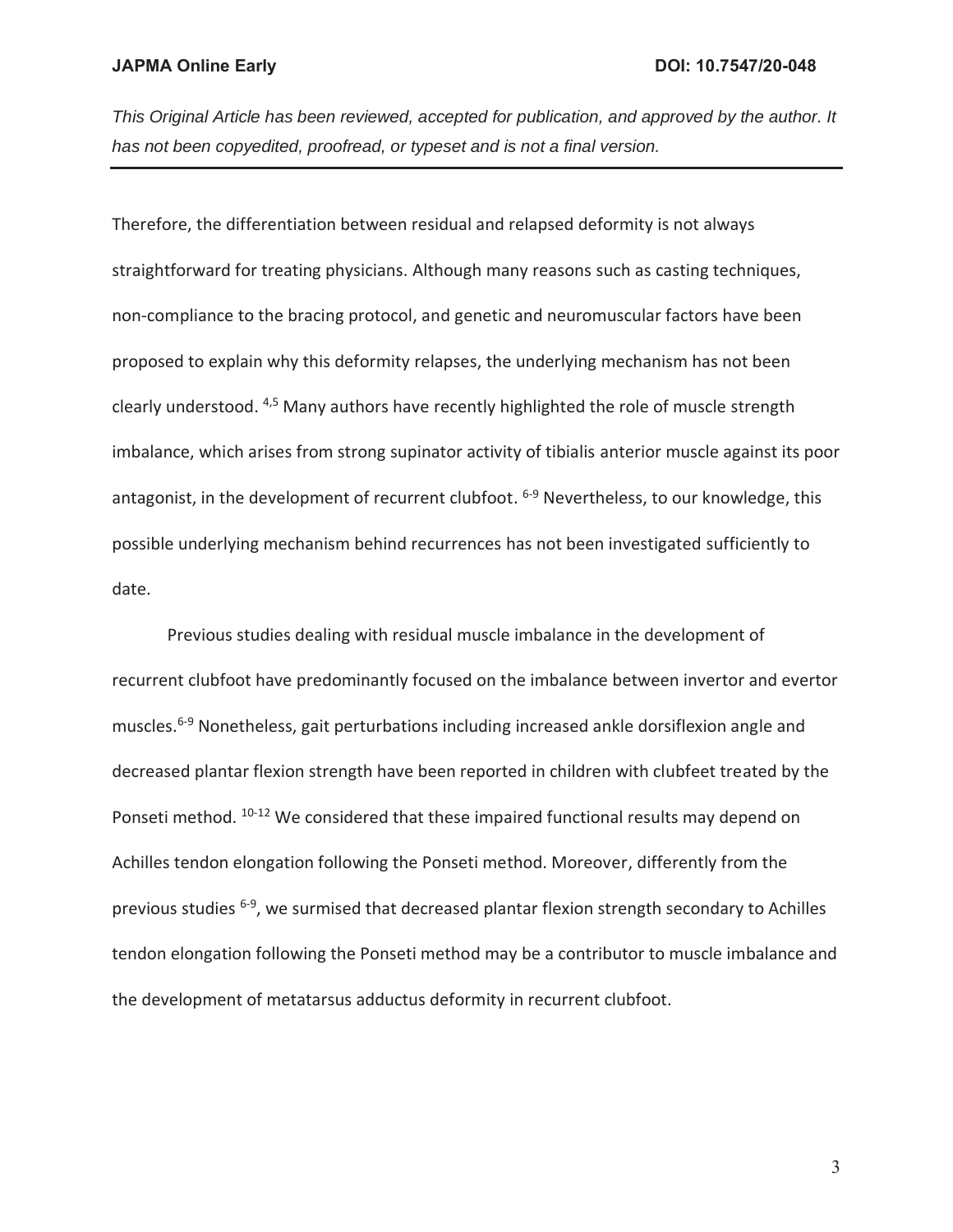The aim of this study was to explore whether there is an increase in the Achilles tendon length and a corresponding decrease in the plantar flexion strength following the Ponseti method in children with recurrent metatarsus adductus deformity. We hypothesized that decreased plantar flexion strength secondary to Achilles tendon elongation following the Ponseti method would be a contributor to muscle strength imbalance in clubfeet with recurrent metatarsus adductus deformity.

#### **Patients and Methods**

Following institutional review board approval, we retrospectively reviewed the medical records of 70 patients who were diagnosed and treated according to the Ponseti method for unilateral congenital clubfoot deformity between 2005 and 2010 at our institution. After 44 patients were excluded because of not meeting the eligibility criteria (**Table I.**), the remaining 26 children were invited to a final follow-up examination. Each foot was then clinically screened for recurrent adductus of the forefoot as per the method of Bleck's heel bisector (**Fig. I**) 13. Based on this method, 6 children who had no clinical evidence of recurrence were excluded, and the remaining 20 children (14 boys, 6 girls) with a varying clinical severity of recurrent metatarsus adductus deformity (mild in 2 cases, moderate in 11, and severe in 7) were enrolled in the study (**Fig. II**). In addition, all deformities analyzed in the study were assessed for their flexibility and categorized into either rigid or flexible. The deformity was considered flexible if the passive abduction of the metatarsal was possible to or beyond the normal alignment of Bleck's heel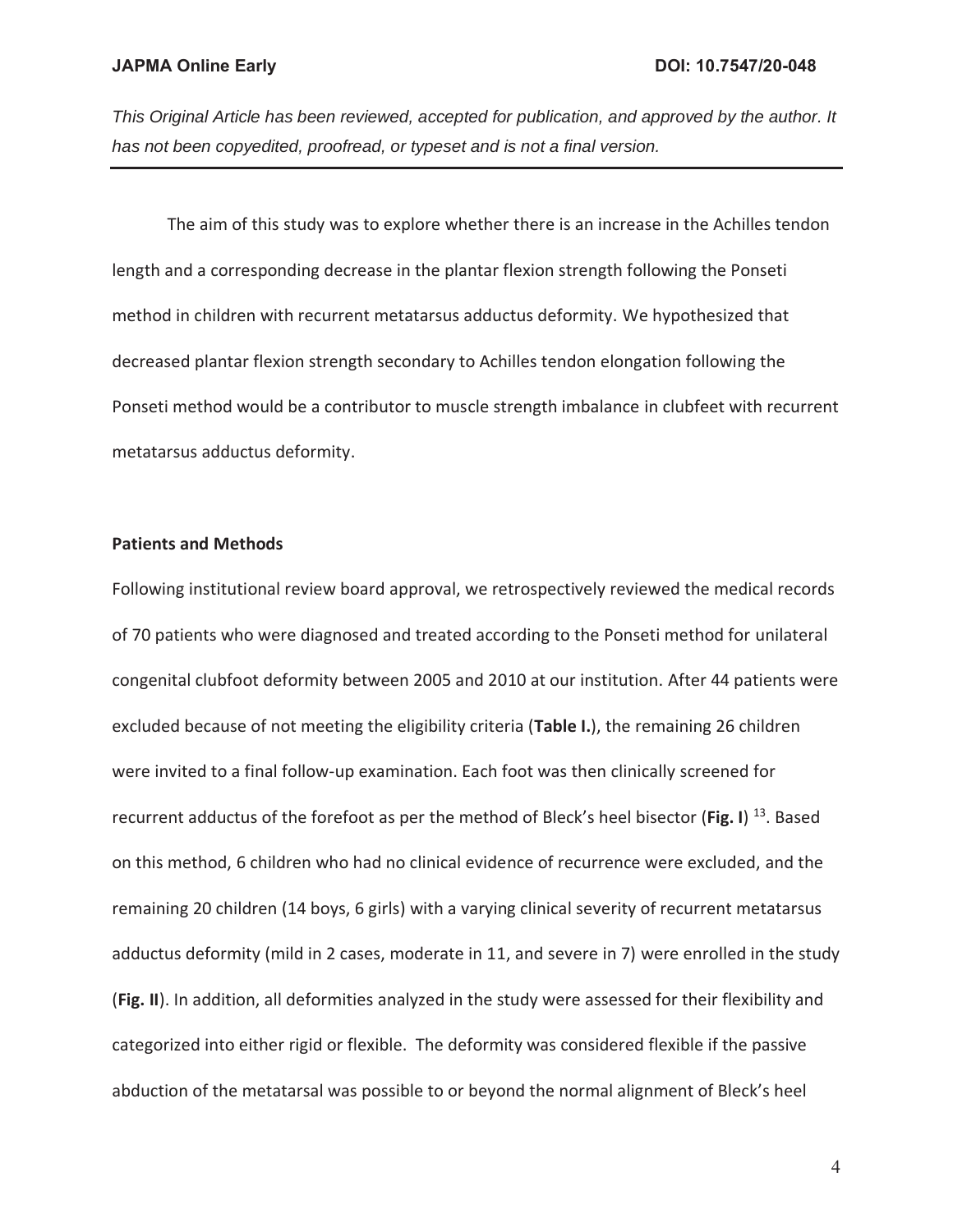bisector. In rigid feet, abduction of the metatarsals could not bring the second toe in line with the heel bisector. There were 4 rigid and 16 flexible recurrent metatarsus adductus deformities. Parents were informed that medical records could be used for only scientific purposes; written informed consent was obtained at the final visit. The study protocol was approved by our institutional ethical committee on human research and was carried out in accordance with the guidelines of the Declaration of Helsinki.

#### **Patients**

All children included in the study had been initially successfully treated using serial casting and percutaneous Achilles tenotomy as per the standard Ponseti protocol 14 for idiopathic congenital clubfoot deformity. The demographic, clinical, and treatment characteristics of the participants are presented in **Table II.**

Percutaneous Achilles tenotomy was performed if the ankle dorsiflexion was less than 15° following serial casting. After the tenotomy, a final cast was applied by holding the foot in abduction and as much dorsiflexion as possible at the ankle for 3 weeks, as suggested by Ignacio V. Ponseti. <sup>15</sup> After full correction of the deformity, patients were followed up using the Denis-Browne abduction orthosis (full-time for the first 3 months and only at night for a further 3 years).

To query the hypothesis of the study, in patients with unilateral clubfoot, the uninvolved side was regarded as a normal reference, and all outcome measures mentioned below were

5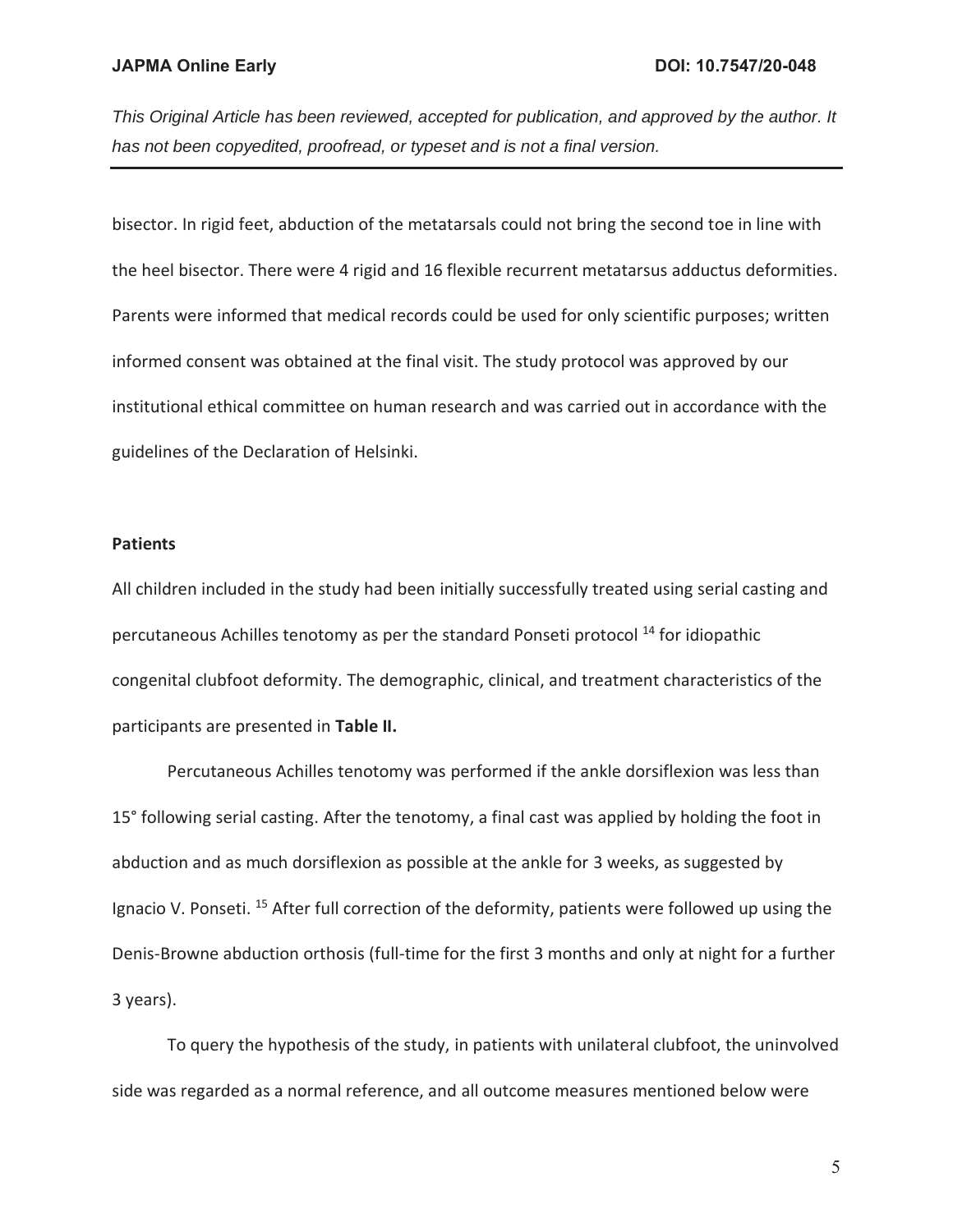*This Original Article has been reviewed, accepted for publication, and approved by the author. It has not been copyedited, proofread, or typeset and is not a final version.* 

obtained from both involved and uninvolved, contralateral sides of the patients at the final follow-up examination.

### **Outcome Measures**

#### *Assessment of Muscle Strength Imbalance and Range of Motion (ROM)*

Isometric muscle strength was measured using a portable, hand-held dynamometer (the wireless microFET®2 Digital Handheld Dynamometer muscle tester, Hoggan Scientific LLC, Salt Lake City, USA) in reciprocal muscle groups of the ankle**:** invertors and evertors as well as plantar flexors and dorsiflexors. The dynamometer was calibrated before and after each round of measurement in line with the manufacturer's instructions. Each measurement was performed according to "the make test" protocol  $16$ , where the examiner holds the dynamometer in a stationary position while the child pushes the dynamometer with a maximal strength. Furthermore, the measurement protocol was standardized for each muscle group in terms of dynamometer and subject position as described previously  $17$ , with minor adjustments.

To measure ankle dorsiflexion and plantar flexion muscle strength, after participants were seated with the hip in 90° of flexion and the knee extended, the lower limb was stabilized proximal to the ankle. The dynamometer was then placed over the plantar surface of the metatarsal heads for plantar flexion strength (**Fig. IIIa**) and the dorsal surface of the metatarsal heads for ankle dorsiflexion (**Fig. IIIb**). To measure ankle inversion and eversion strength, the participants were seated with the hip and knee positioned at right angles. The lower limb was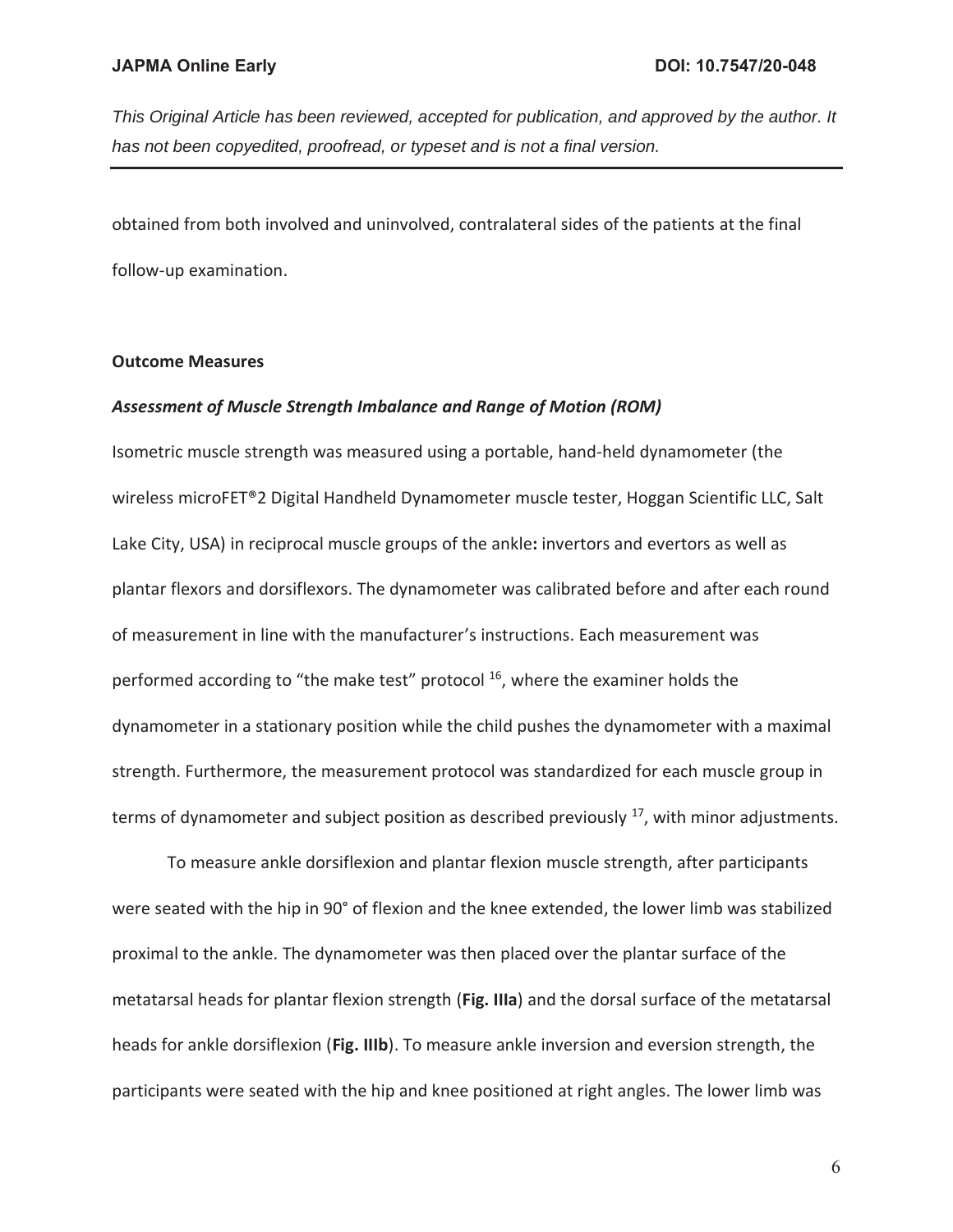stabilized proximal to the ankle again. For ankle inversion and eversion, the dynamometer was put on the medial aspect of the base of the first metatarsal (**Fig. IVa**) and the lateral aspect of the base of the fifth metatarsal, respectively (**Fig. IVb**). Three attempts were executed per muscle group.

To investigate whether there is muscle imbalance around the ankle, strength ratios of plantar flexion/dorsiflexion and inversion/eversion were calculated and compared between involved and uninvolved sides.

Ankle ROM, including inversion, eversion, dorsiflexion, and plantar flexion, was measured with a universal standard goniometer. All the above measurements were done by the same orthopedic surgeon who specialized in pediatric orthopedics.

## *The length of tendons around the ankle*

The length of the tendons, including Achilles, tibialis anterior, tibialis posterior, and peroneus brevis, was ultrasonographically measured based on the method described by Barfod et al. <sup>18</sup>, with minor adjustments. All measurements were done in two steps:

- Identifying and marking the anatomical landmarks
- Measuring the distance between the landmarks using a tape measure

by two radiologists who are specialized in musculoskeletal radiology.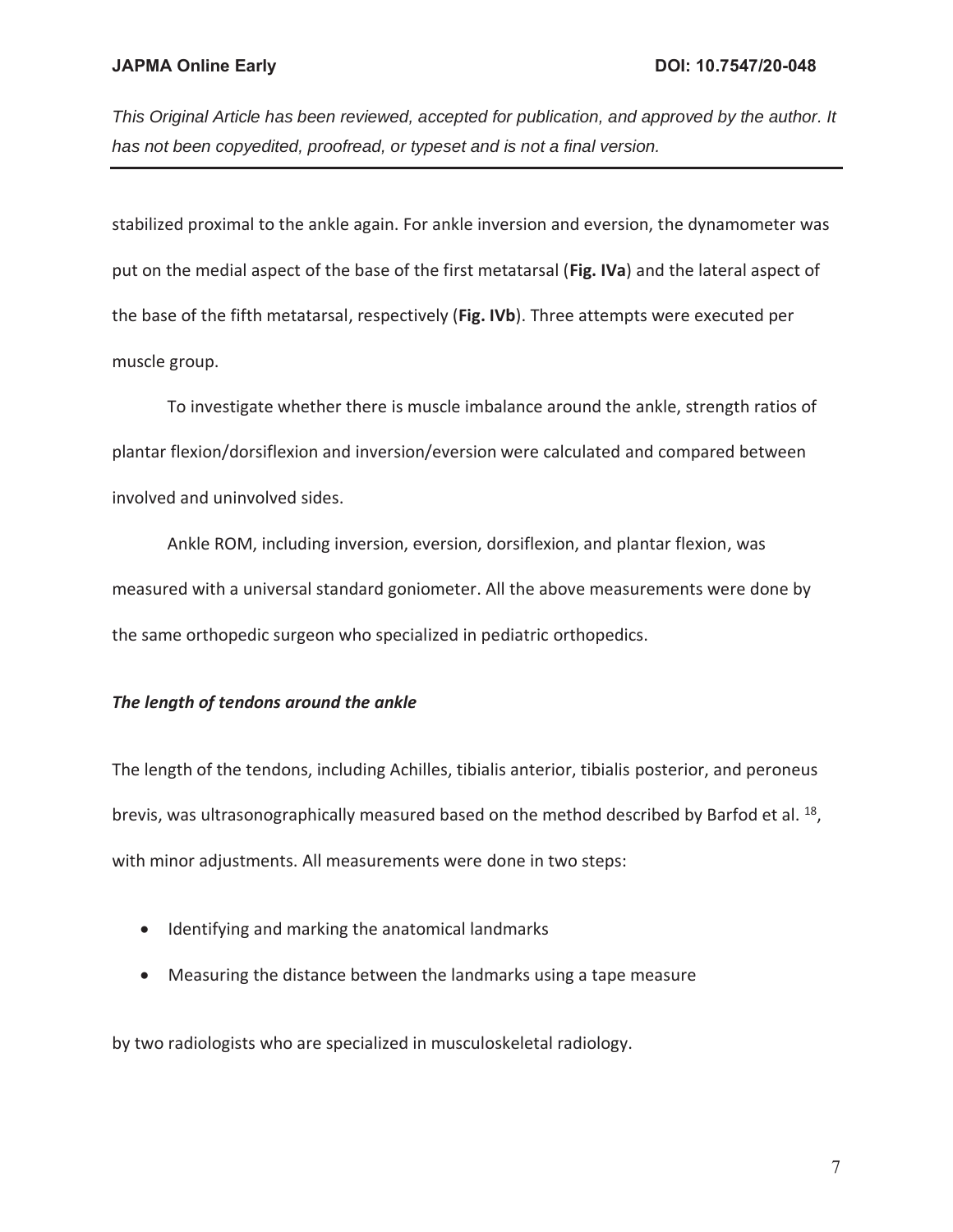The proximal and distal landmarks were defined as the musculotendinous junction and bony insertions of the tendons, respectively. Participants were put in a supine position for the measurement of tibialis anterior, posterior, and peroneus brevis tendon lengths and a prone position for the length of Achilles tendon (**Fig. Va**). The distal landmark was then identified for each tendon by ultrasonographic examination using a 50-mm linear probe of 7.5 MHz (Toshiba, Sonolayer SSA-270A™, Japon), and a 21-gauge needle was placed between the ultrasound probe and the skin area corresponding the projection of the bony landmark (**Fig. Vb**). With a marker pen, the intersected point between the probe and needle was marked on the skin (**Fig. Vc**). A similar procedure, which includes identifying the landmark, providing its projection on the skin, and marking the intersected point, was conducted for the proximal landmarks of the tendons. Finally, the distance between skin landmarks was measured using a tape measure with 1-mm precision.

#### *Correlation between Achilles tendon length and plantar flexion strength*

A possible correlation between changes in the length of Achilles tendon and those in plantar flexion strength was explored. In this correlation analysis, a new set of variables, which are the proportion of the measurements of involved sides to those of uninvolved sides (I/U ratio), were established.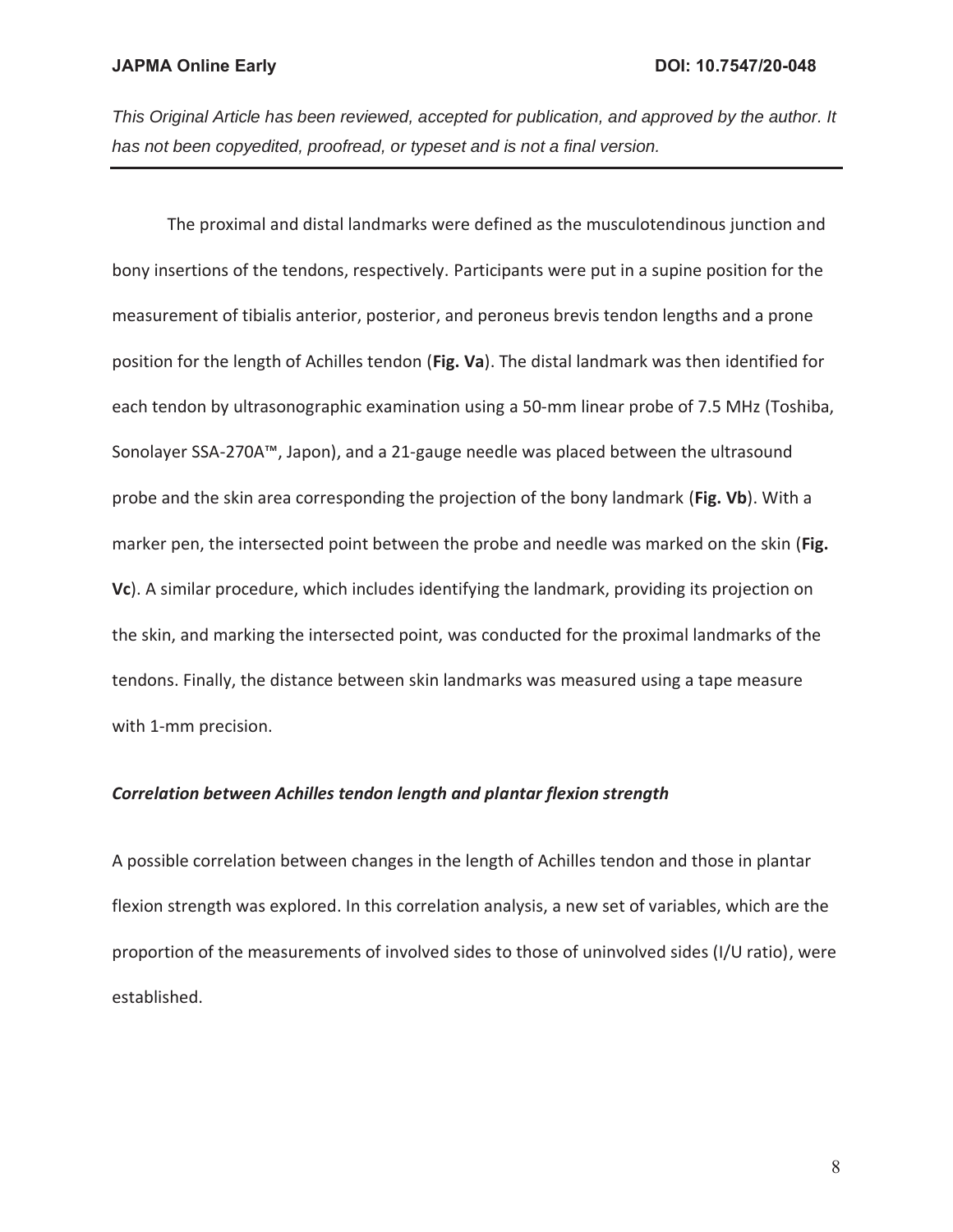## **Statistical Analysis**

Statistical software package SPSS 20.0 (IBM Corp, 2011, Armonk, New York) was used for analysis. Statistical significance was set at P < 0.05. Test for normality of the variables was done by Shapiro–Wilk Test. Descriptive data are given as frequencies, percentages, means, and standard deviations or medians and ranges (minimum and maximum). Comparisons were undertaken using paired sample t-test for normally distributed continuous variables and the Wilcoxon test for non-normal distributions. Spearman's correlation analysis was used for correlations. A correlation was considered good, moderate, or poor if r value was equal to or greater than 0.70, r was less than 0.70 but greater than 0.5, and r was equal to or less than 0.49, respectively. <sup>19</sup>

### **Results**

#### **Muscle Strength Imbalance and ROM**

**Tables III and IV** demonstrate comparative results of muscle strength and ROM between participants' involved and uninvolved sides, respectively. Plantar flexion strength was found to be statistically lower on the involved side than on the uninvolved side (mean difference [MD] = 24 N; 95% confidence interval  $|CI| = 16.3$  to 31.7; p = 0.001), but there was no statistical difference in the dorsiflexion strength (MD = 0.35; 95% CI =  $-7.75$  to 8.45; p = 0.9). Both inversion and eversion strengths were significantly lower on involved sides compared with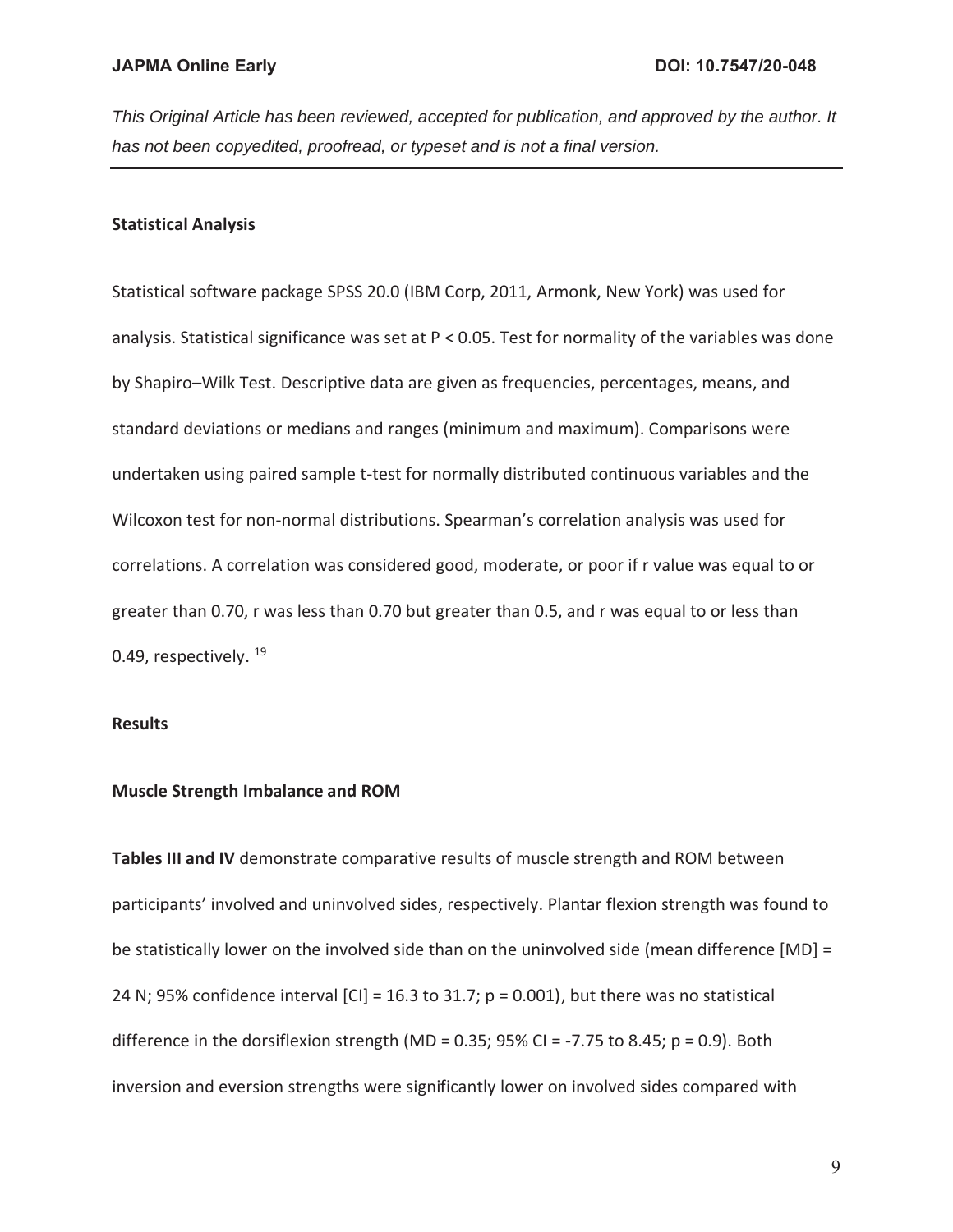*This Original Article has been reviewed, accepted for publication, and approved by the author. It has not been copyedited, proofread, or typeset and is not a final version.* 

uninvolved sides (MD = 17.1 N; 95% CI = 11.7 to 22.2;  $p = 0.001$  for inversion strengths) (MD = 16.9 N; 95% CI = 12.7 to 21.2; p = 0.001 for eversion strengths).

 The plantar flexion/dorsiflexion ratio was lower on the involved side than on the uninvolved side (p = 0.001). However, no statistically differences in the strength ratio of inversion/eversion were observed between both sides (p = 0.4) (**Table V.).**

 In the measurement of ROM, both plantar flexion and dorsiflexion were significantly lower on involved sides than on uninvolved sides ( $p = 0.001$  for each variable). Similarly, inversion and eversion were both found significantly lower on involved sides compared with uninvolved sides ( $p = 0.014$  and  $p = 0.001$ , respectively).

#### **Tendon Length**

Descriptive and comparative statistics of tendon lengths on both sides of patients are presented in **Table VI.** Although no difference was observed in lengths of tibialis anterior (MD = 0.01 cm; 95% CI = -0.335 to 0.355;  $p = 0.952$ ) and posterior tendon between two sides (MD = 0.02 cm; 95% CI = -0.408 to 0.358;  $p = 0.839$ ), the length of Achilles tendon was determined to be longer on the involved side compared with the uninvolved side (MD = -1.80 cm; 95% CI = - 2.167 to -1.433; p = 0.001). Furthermore, the length of peroneal tendon was shorter on the involved side than on the uninvolved side (MD =  $0.62$  cm; 95% CI =  $0.399$  to  $0.851$ ; p =  $0.001$ ) (post-hoc power: 100%).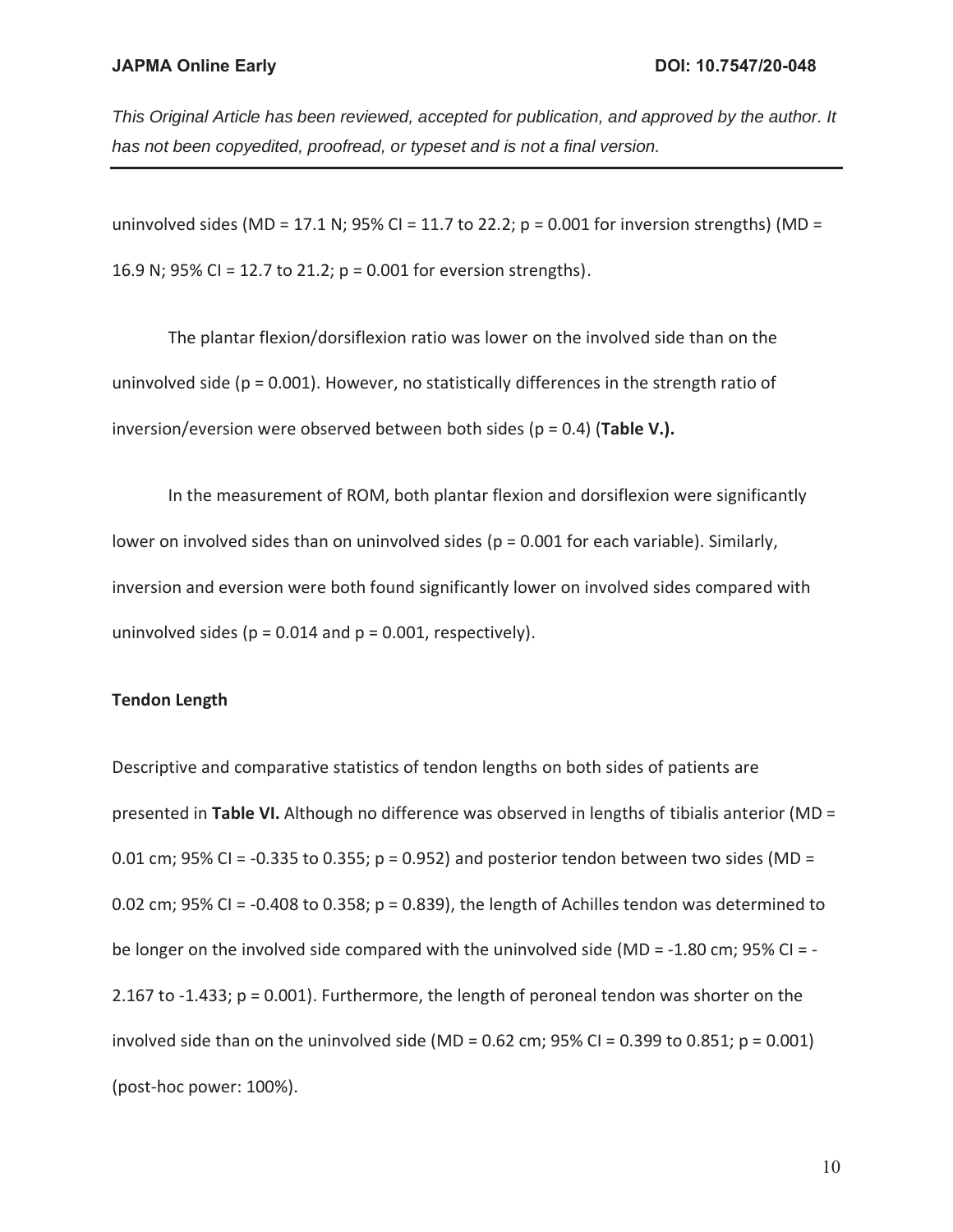#### **Correlation between Achilles tendon length and plantar flexion strength**

Isometric plantar flexion strength ratios were determined to reduce with increasing ratios of the Achilles tendon length. A moderate negative correlation was discovered between I/U Achilles tendon length ratios and I/U plantar flexion strength ratios (r = −0.524; p = 0.02; p < 0.05; post-hoc power: 69.2%; **Fig. VI)**.

#### **Discussion**

In recent years, residual muscle strength imbalance following initial treatment has been widely considered as a primary pathophysiological factor in the development of dynamic supination or relapsed structural deformities such as forefoot adductus in clubfoot. <sup>6-8,20</sup> In contrast, according to our review of the literature, previous studies have put the emphasis on the muscle strength imbalance but have not investigated in detail the profile of the antagonist muscle strength around the ankle. Accordingly, most of the implications regarding this topic rely on the case series of patients treated by the transfer of tibialis anterior tendon due to dynamic supination deformity, using subjective (qualitative) measures. 7,21-23

Unlike most studies on the topic, we attempted to conduct a detailed investigation into this critical etiological factor in a particular group of patients with recurrent metatarsus adductus deformity, by more objective and quantitative means. Given the findings that despite no difference in dorsiflexion strength, feet with recurrent adductus deformity showed a lower strength ratio of plantar flexion/dorsiflexion, the present study supported the notion that

11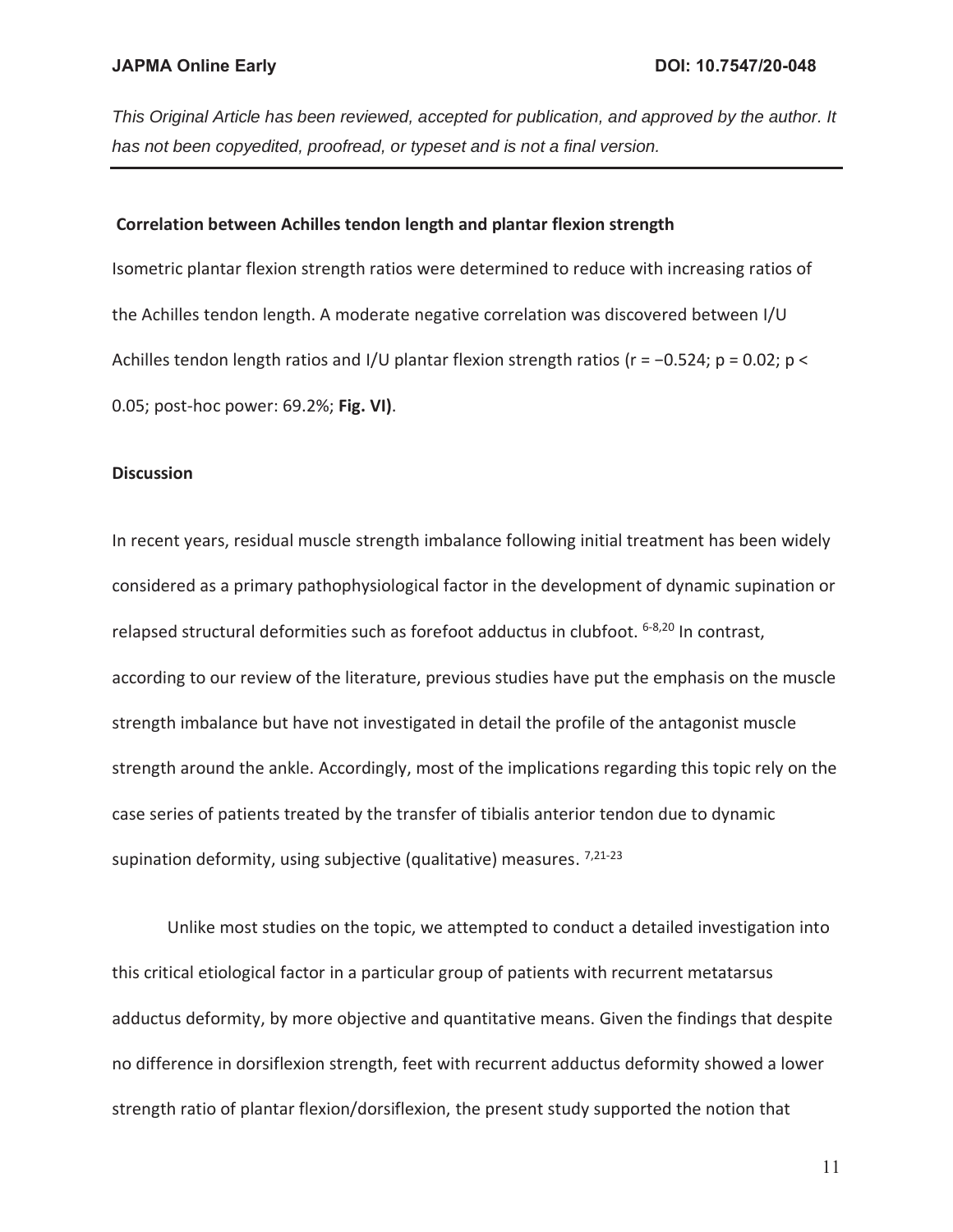muscle imbalance may be a causative or contributing factor in the pathogenesis of recurrences in idiopathic clubfoot. It is also worth noting that we found no statistically significant differences in the ratio of inversion/eversion strength.

The major findings of the present study were that Achilles tendon was determined to be longer on the involved sides compared with the uninvolved sides in children with unilateral clubfoot. Moreover, the research participants showed lower plantar flexion strength on their involved sides. These results may be interpreted as an argument that Achilles tendon elongation following the Ponseti treatment can lead to a decrease in the plantar flexion strength. Furthermore, in support of this argument, the present study found an inverse correlation between these two variables.

Recently, investigators have assessed the functional outcome of nonoperative methods of clubfoot treatment, using gait analysis or muscle strength testing.  $10,11,24$  El-Hawary et al.  $10$ compared two different methods of nonoperative treatment, the Ponseti technique with the French functional method, in a cohort of 105 children with 154 clubfeet (79 treated with casts and 85 treated with physical therapy), based on gait analysis that was performed at the age of 2. The investigators determined the higher rate of increased dorsiflexion at the stance phase (48% of the feet) in the Ponseti group and attributed this result to the Achilles tenotomy that had been performed before the application of final cast in 72% of clubfeet in this group. The authors drew the conclusion that the Ponseti method not only may aid to ameliorate ankle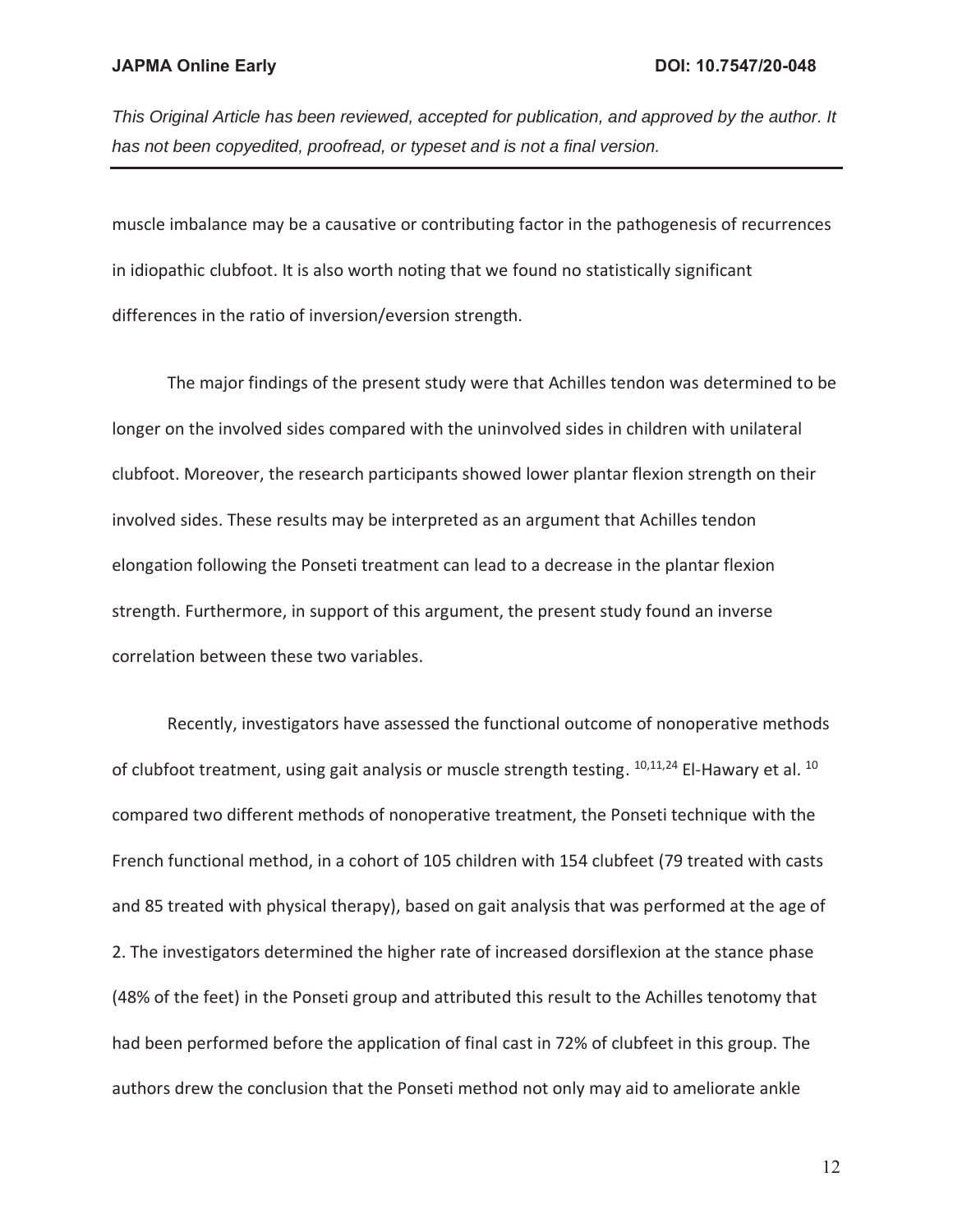dorsiflexion at the age of 2 but also may generate a tendency to develop excessive ankle dorsiflexion due to post-lengthening weakness in plantar flexor muscles. In the follow-up study of the same cohort at the age of 5, the same authors  $11$  reported lower rates of increased ankle dorsiflexion (24%) in the Ponseti group. The authors underlined that increased dorsiflexion was related to decreased ankle push-off power in children treated by the Ponseti method because children with excessive dorsiflexion exhibited a mean 14% less push-off power than those with normal dorsiflexion. Although increased dorsiflexion was related to the Achilles tenotomy in the 2-year-old data, this association was not observed in the 5-year-old data.

As in above studies, the evidence from this study supports the association between clubfoot and diminished plantar flexion strength. However, differently from the previous studies, we made an attempt to directly measure the Achilles tendon length, instead of ankle dorsiflexion ROM that is a surrogate measure of Achilles tendon elongation. This appears to be the first study to demonstrate the inverse correlation between the Achilles tendon length and plantar flexion strength in clubfeet with recurrent metatarsus adductus deformity following the Ponseti method.

The present study also attempted to explore the possible role of Achilles tendon elongation in residual muscle imbalance in children with the recurrent forefoot adduction following the Ponseti treatment. Given the fact that despite no difference existing between invertors and evertors, measurements of muscle strength resulted in muscle imbalance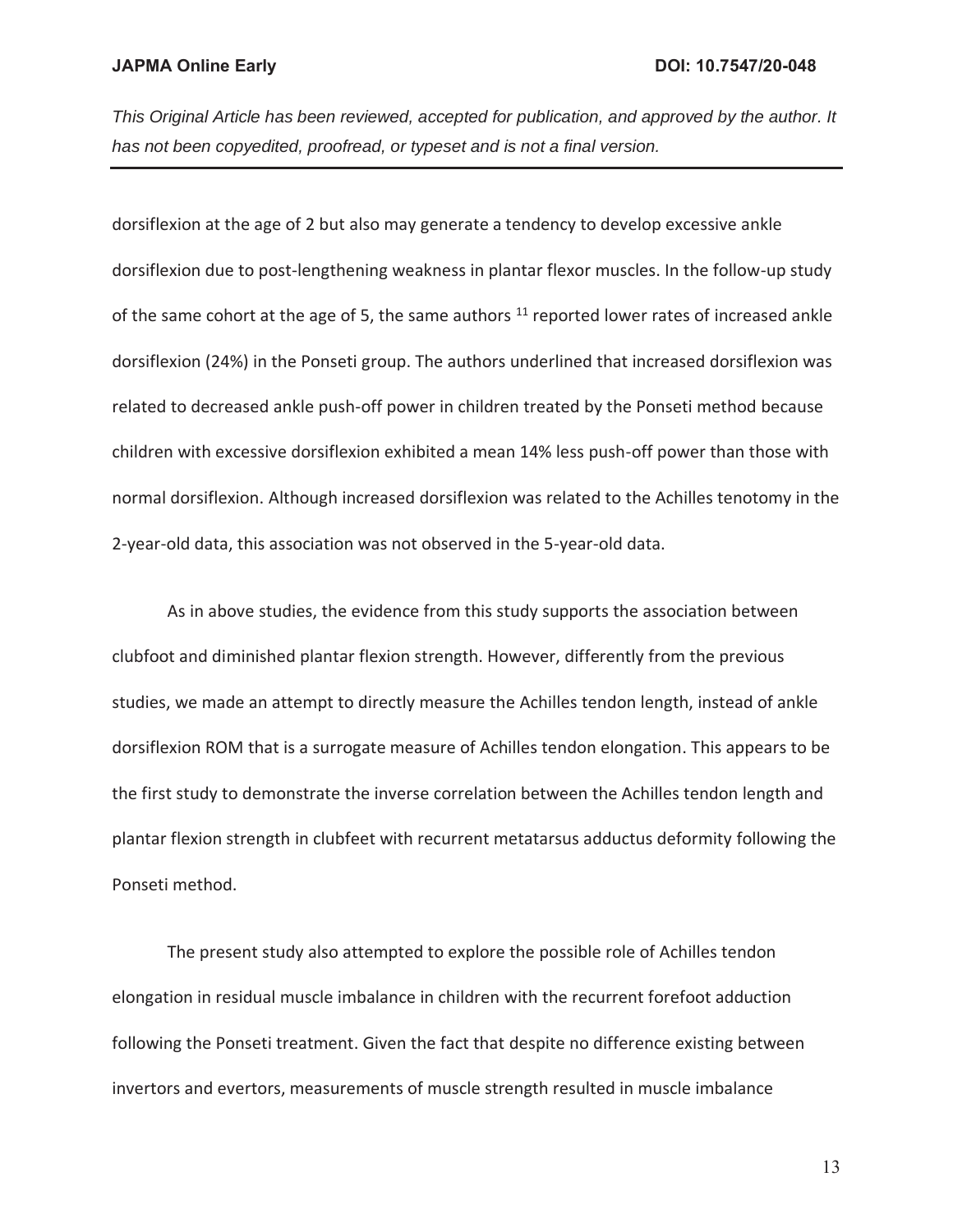between plantar flexors and dorsiflexors, the argument can be made that Achilles tendon elongation may play a role in the development of muscle imbalance.

Results of the present study should be interpreted with attention because of the following limitations associated with the study design: the retrospective nature of the study, the small sample size, and the lack of a control group consisting of age- and gender-matched clubfoot patients without recurrent adductus deformity treated by the Ponseti method. Furthermore, it is well known that the triceps surae muscle typically tends to be somewhat smaller in size children with clubfeet, which may entail diminished muscle strength.

In conclusion, Achilles tendon elongation may be a contributor to the muscle imbalance in clubfeet with the relapsed forefoot adduction treated by the Ponseti technique.

**Financial Disclosure:** None reported.

**Conflict of Interest:** None reported.

## **References**

- 1. PARSA A, MOGHADAM MH, JAMSHIDI MHT: Relapsing and residual clubfoot deformities after the application of the ponseti method: a contemporary review. *Arch Bone Jt Surg 1: 2,* 2014.
- 2. HOSSEINZADEH P, MILBRANDT TA: Congenital clubfoot. *JBJS Rev 2 : 3, 2014.*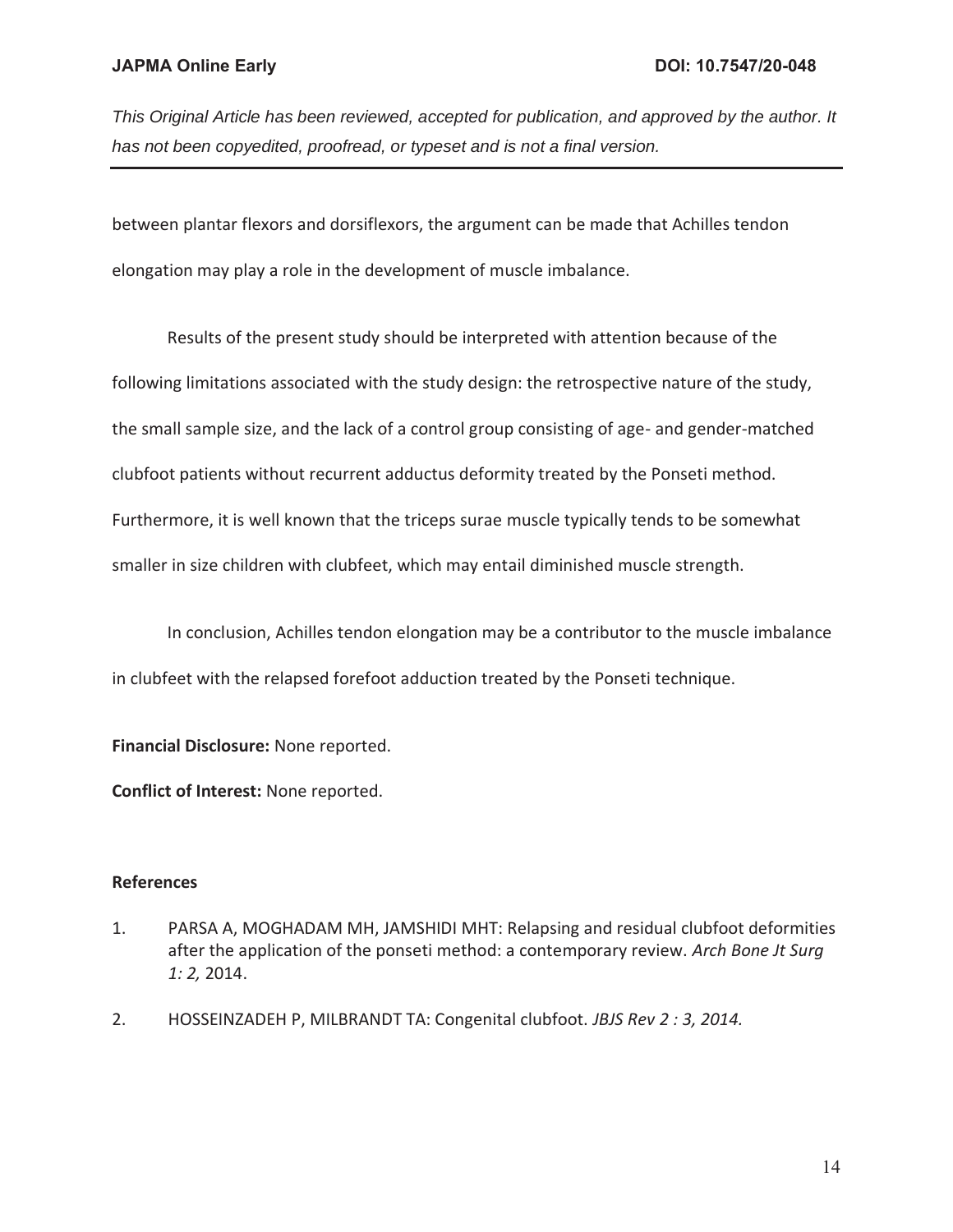- 3. LEE DK, BENARD M, GRUMBINE N, ET AL: Forefoot adductus correction in clubfoot deformity with cuboid-cuneiform osteotomy: a retrospective analysis. *J Am Podiatr Med Assoc 97: 133, 2007.*
- 4. ZHAO, D., LI, H., ZHAO, L., ET AL: Results of clubfoot management using the Ponseti method: do the details matter? A systematic review. Clinical Orthopaedics and Related Research® 4: 1329, 2014.
- 5. DEVADOSS A, DEVADOSS S, KAPOOR A: Differential distraction for relapsed clubfoot deformity in children. *J Orthop Surg (Hong Kong), 18: 342,* 2010.
- 6. ABDELGAWAD AA, LEHMAN WB, VAN BOSSE HJ, ET AL: Treatment of idiopathic clubfoot using the Ponseti method: minimum 2-year follow-up. *J Pediatr Orthop B 16: 98,* 2007.
- 7. THOMPSON GH, HOYEN HA, BARTHEL T: Tibialis anterior tendon transfer after clubfoot surgery. Clin Orthop Relat Res 467:1306, 2009.
- 8. HAFT GF, WALKER CG, CRAWFORD HA: Early clubfoot recurrence after use of the Ponseti method in a New Zealand population. *J Bone Joint Surg Am. 89: 487,* 2007.
- 9. STOUTEN JH, BESSELAAR AT, VAN DER STEEN M: Identification and treatment of residual and relapsed idiopathic clubfoot in 88 children. *Acta Orthop. 89: 448,* 2018.
- 10. EL-HAWARY R, KAROL LA, JEANS KA, ET AL: Gait analysis of children treated for clubfoot with physical therapy or the Ponseti cast technique. *J Bone Joint Surg Am. 90: 1508.*
- 11. KAROL LA, JEANS K, ELHAWARY R: Gait analysis after initial nonoperative treatment for clubfeet: intermediate term followup at age 5. *Clin Orthop Relat Res. 467: 1206,* 2009.
- 12. CHANDIRASEGARAN S, GUNALAN R, AIK S, ET AL: A comparison study on hindfoot correction, Achilles tendon length and thickness between clubfoot patients treated with percutaneous Achilles tendon tenotomy versus casting alone using Ponseti method. *J Orthop Surg (Hong Kong) 27: 230,* 2019.
- 13. BLECK EE: Metatarsus adductus: classification and relationship to outcomes of treatment. *J Pediatr Orthop. 3: 2,* 1983.
- 14. MORCUENDE JA: Congenital idiopathic clubfoot: prevention of late deformity and disability by conservative treatment with the Ponseti technique. *Pediatr Ann. 35: 128,*  2006.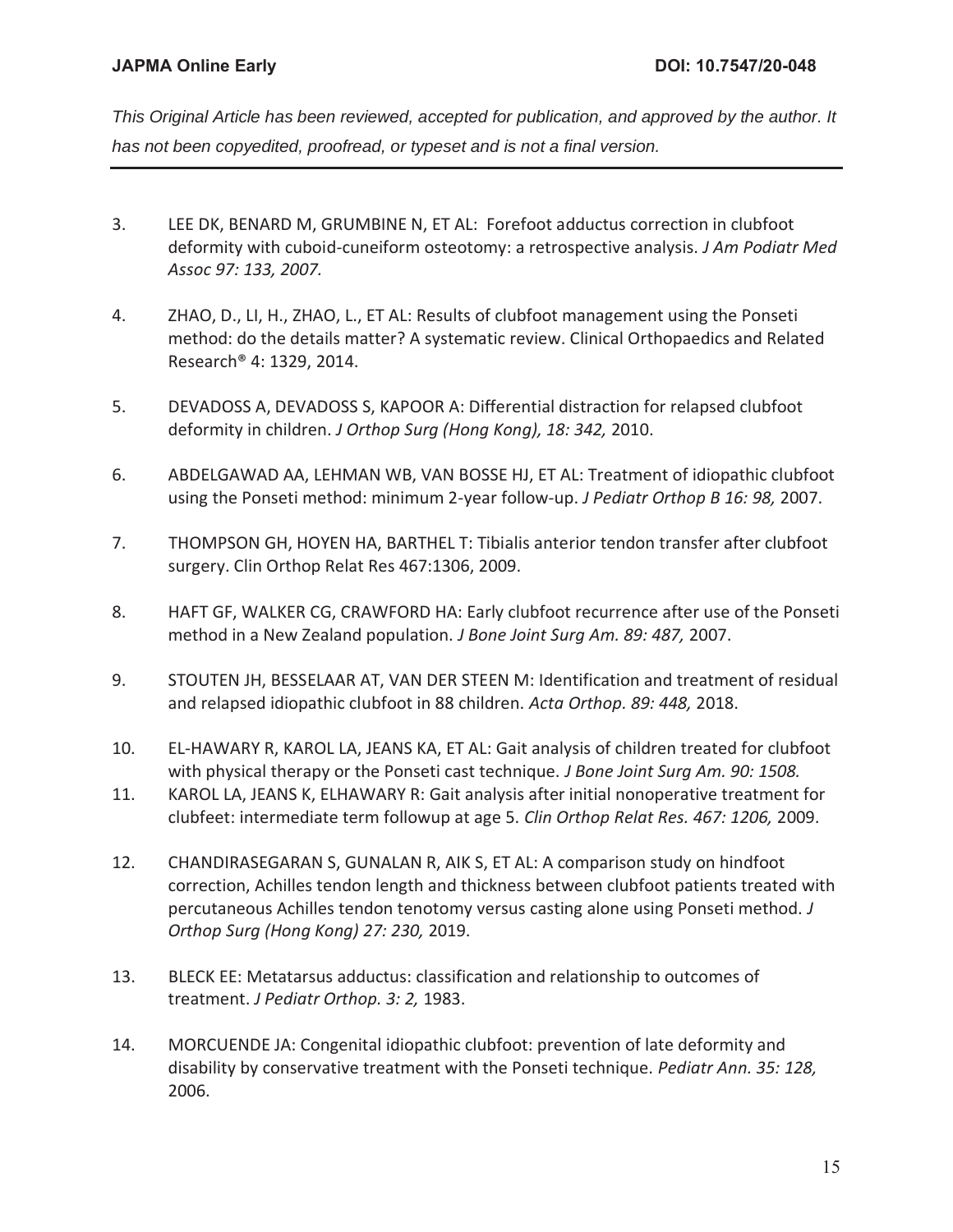- 15. PONSETI IV: Relapsing clubfoot: causes, prevention, and treatment. *Iowa Orthop J. 5: 22,*  2002.
- 16. EEK MN, KROKSMARK A-K, BECKUNG E: Isometric muscle torque in children 5 to 15 years of age: normative data. *Arch Phys Med Rehabil. 87: 1091,* 2006.
- 17. BURNS J, REDMOND A, OUVRIER R, ET AL: Quantification of muscle strength and imbalance in neurogenic pes cavus, compared to health controls, using hand-held dynamometry. *Foot Ankle Int. 26: 540,* 2005.
- 18. BARFOD KW, RIECKE AF, BOESEN A, ET AL: Validation of a novel ultrasound measurement of Achilles tendon length. *Knee Surg Sports Traumatol Arthrosc. 23: 3398,*  2015.
- 19. AKGUL A, CEVIK O: Istatistiksel Analiz Teknikleri. Ankara, Emek Ofset Ltd. Sti, 417-423, 2003.
- 20. NIKI H, NAKAJIMA H, HIRANO T, ET AL:. Effect of Achilles tenotomy on congenital clubfoot-associated calf-muscle atrophy: an ultrasonographic study. *J Orthop Sci. 18: 552,* 2013.
- 21. KUO KN, HENNIGAN SP, HASTINGS ME: Anterior tibial tendon transfer in residual dynamic clubfoot deformity. J Pediatr Orthop*. 21: 35,* 2001.
- 22. TULCHIN K, JEANS KA, KAROL LA, ET AL: Plantar pressures and ankle kinematics following anterior tibialis tendon transfers in children with clubfoot. *Journal of foot and Ankle Research. 5: 32,* 2012.
- 23. GRAY K, BURNS J, LITTLE D, ET AL: Is tibialis anterior tendon transfer effective for recurrent clubfoot? *Clinical Orthopaedics and Related Research® 472:758, 2014.*
- 24. RICHARDS BS, FAULKS S, RATHJEN KE, ET AL: A comparison of two nonoperative methods of idiopathic clubfoot correction: the Ponseti method and the French functional (physiotherapy) method. J Bone Joint Surg Am 90: 2313, 2008.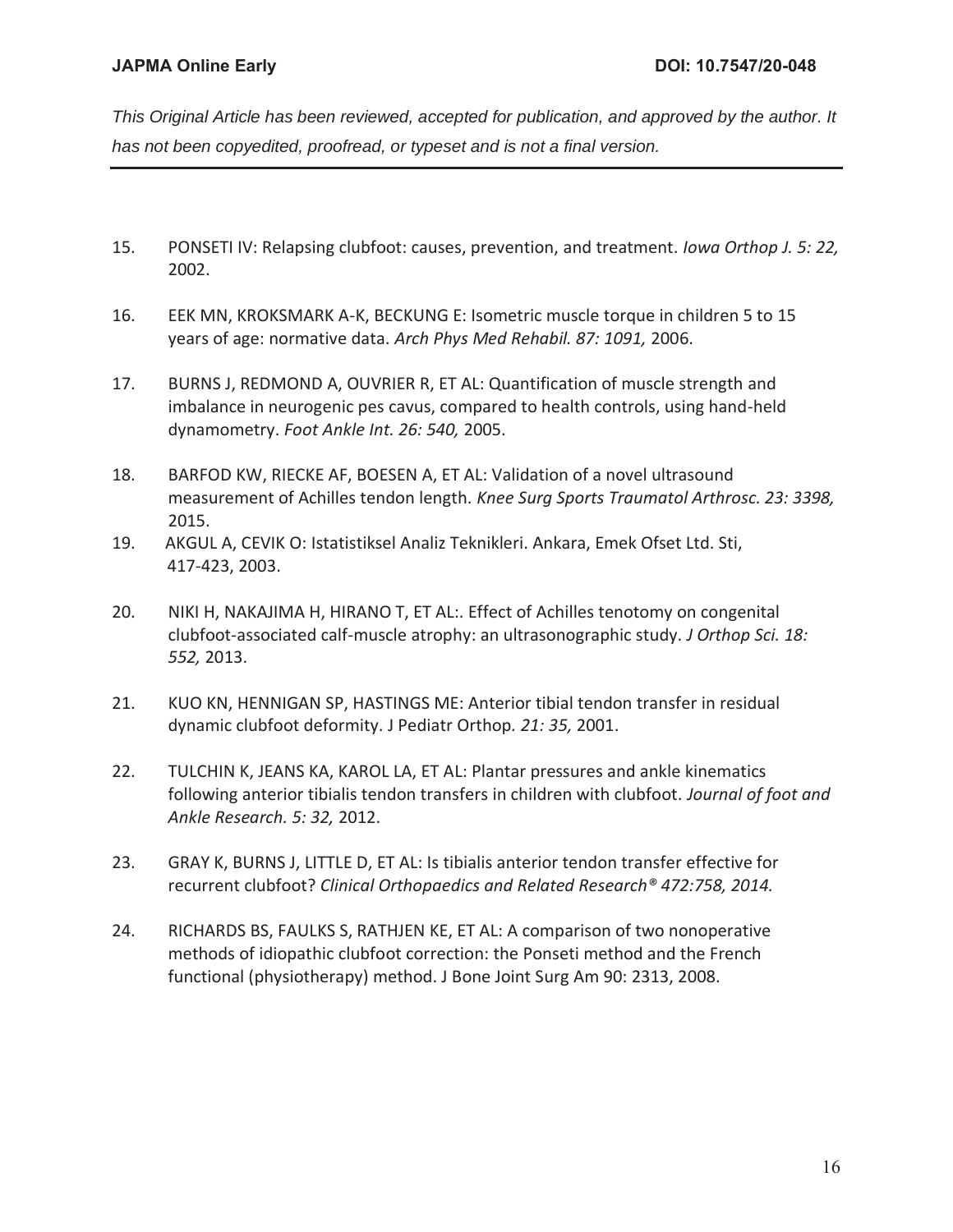# **Table I. Eligibility criteria for inclusion and exclusion of the study participants**

| <b>Inclusion criteria</b>               | <b>Exclusion criteria</b>                        |
|-----------------------------------------|--------------------------------------------------|
| • A diagnosis of unilateral idiopathic  | • Lost to follow-up or unavailability of medical |
| clubfoot                                | records                                          |
| An age of between 5 and 10 years at the | • Concomitant neuromuscular or congenital        |
| $\bullet$                               | disorders                                        |
| final follow-up                         | • Concomitant hip or knee joint disorders        |
| • Cases in which percutaneous Achilles  | • Cases which needed further surgery             |
| tenotomy was performed only once        | following Ponseti treatment                      |
| Cases which demonstrated compliance to  | Coexisting Achilles tendon disorder on the       |
| $\bullet$                               | $\bullet$                                        |
| the foot abduction orthosis             | unaffected side                                  |
| Being willing to participate the study  | Being unwilling to participate the study         |
| $\bullet$                               | $\bullet$                                        |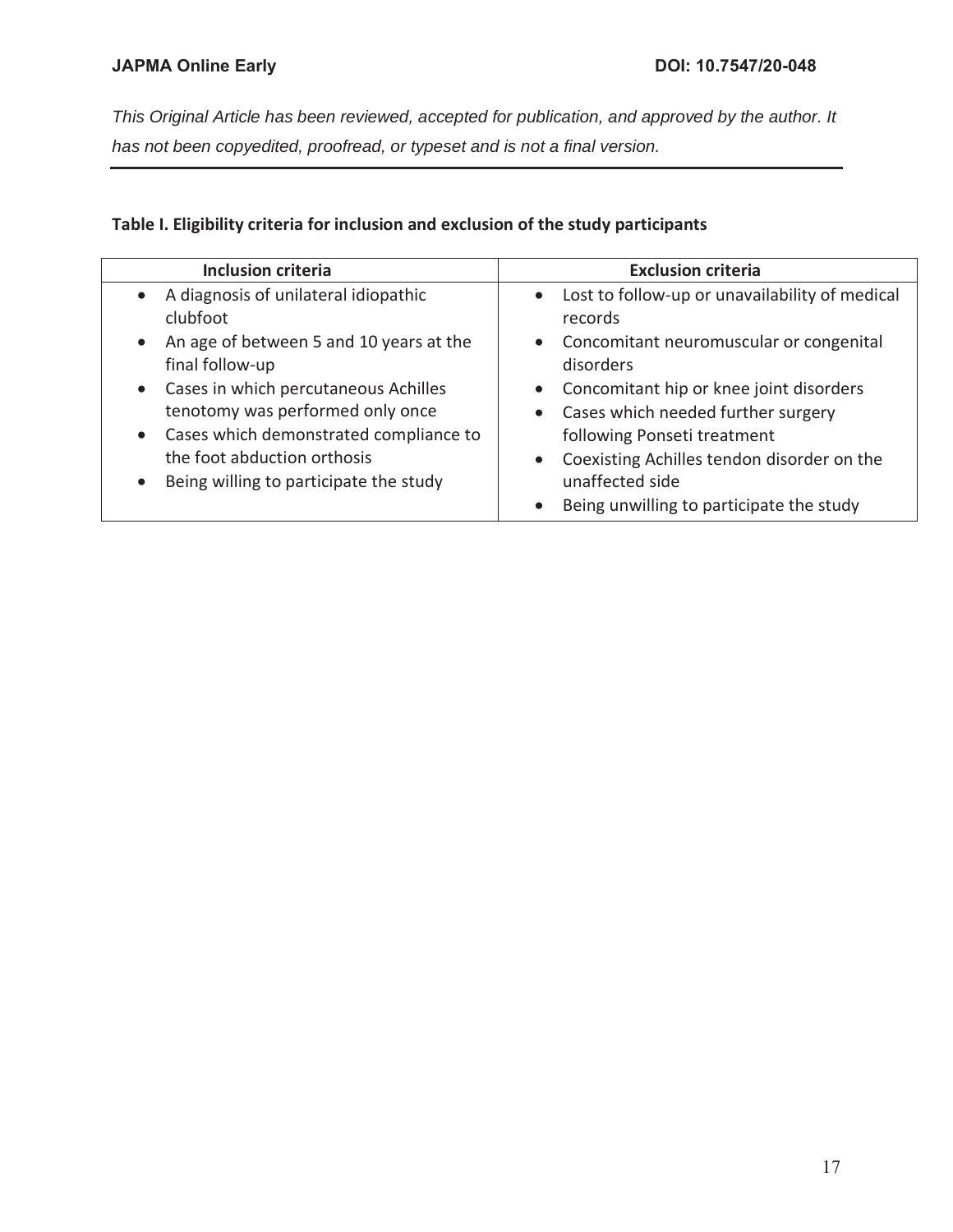|                                                |                  | n (%)            |
|------------------------------------------------|------------------|------------------|
| Age at the final follow-up (year)              | Min-Max (Median) | $5-9(7)$         |
|                                                | Mean $±$ SD      | 7,20±1,24        |
| Age at the start of Ponseti treatment<br>(day) | Min-Max (Median) | $(15-60)$ $(29)$ |
|                                                | Mean $±$ SD      | 28±2,01          |
| Gender                                         | Girls            | 6(30%)           |
|                                                | <b>Boys</b>      | 14 (70%)         |
| Laterality                                     | Right            | 10 (50%)         |
|                                                | Left             | 10 (50%)         |
| The number of cast application                 | 5                | 6(30%)           |
|                                                | 6                | 10 (50%)         |
|                                                | $\overline{7}$   | 4(20%)           |
| Follow-up (month)                              | Min-Max (Median) | 58-107 (83)      |
|                                                |                  |                  |
|                                                | $Mean \pm SD$    | 83,95±14,03      |

## **Table II. Demographic and clinical characteristics of the study participants**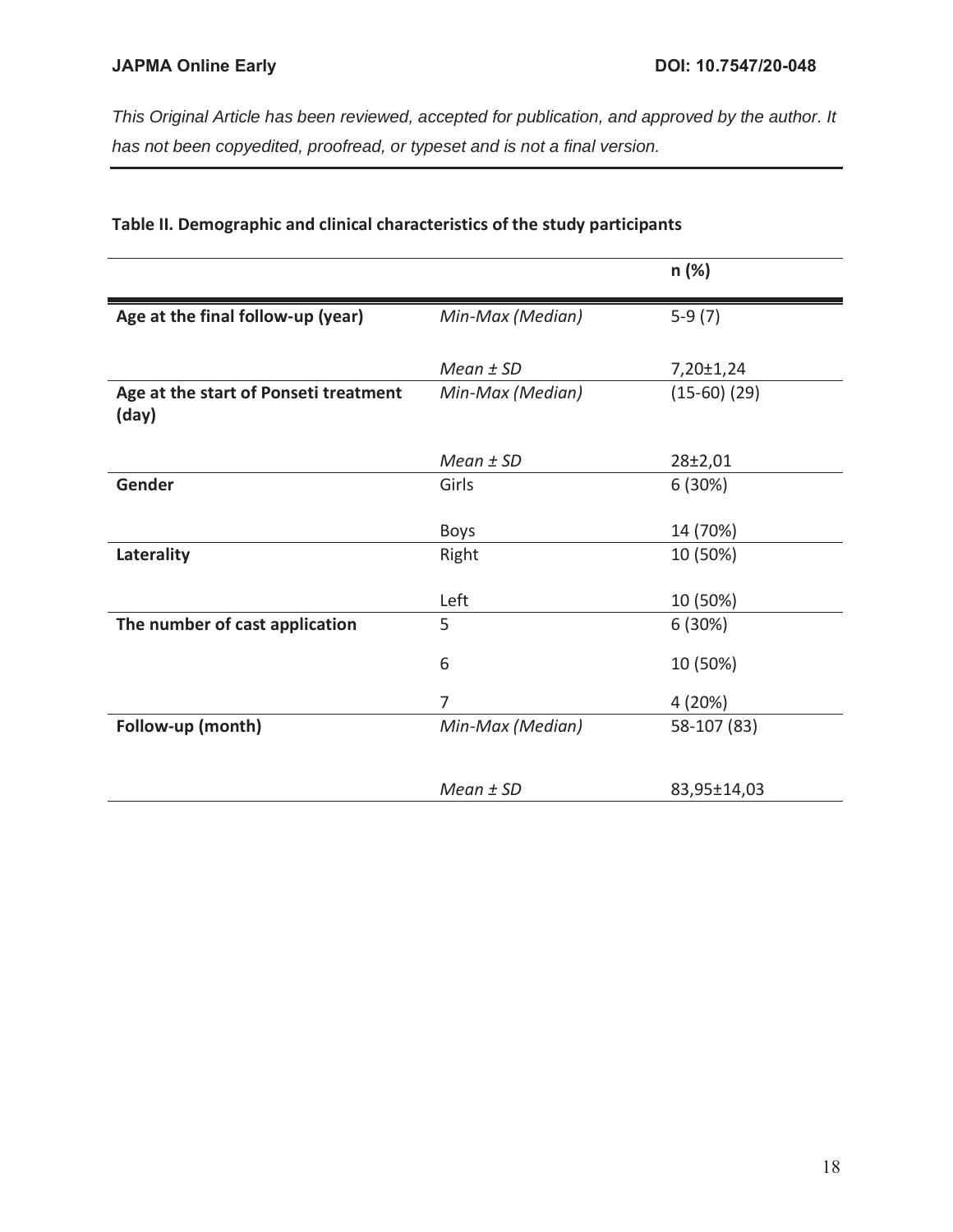| <b>Muscle Strength</b>             |              | <b>Involved Side</b><br>(n=20)          | <b>Uninvolved Side</b><br>$(n=20)$ | p               |
|------------------------------------|--------------|-----------------------------------------|------------------------------------|-----------------|
| <b>Plantar flexion</b>             | Min-Max      | 81-190                                  | 115-230                            | $^{a}$ 0.001*   |
| (N)                                | Mean $±$ SD  | 143,65±28,50                            | 167,65±32,42                       | $\ast$          |
| <b>Dorsiflexion (N)</b>            | Min-Max      | 56-160                                  | 65-155                             | $^{a}$ 0.929    |
|                                    | Mean $±$ SD  | 88,00±23,95                             | 88,35±22,72                        |                 |
| <b>Inversion (N)</b>               | Median (IQR) | 64 (59-74)                              | 83 (72,3-89)                       | $b$ 0.001*<br>* |
| Eversion (N)                       | Min-Max      | 42-98                                   | 55-110                             | $^{a}$ 0.001*   |
|                                    | Mean $±$ SD  | 60,20±15,05                             | 77,15±16,08                        | $\ast$          |
| <sup>a</sup> Paired Samples t Test |              | <sup>b</sup> Wilcoxon Signed Ranks Test |                                    | **p<0.01        |

## **Table III. Comparative results of muscle strength between involved and uninvolved sides**

|  |  |  | Table IV. Comparative results of ROM between involved and uninvolved sides |
|--|--|--|----------------------------------------------------------------------------|
|--|--|--|----------------------------------------------------------------------------|

| <b>ROM</b>                              |              | <b>Involved</b><br><b>Side</b><br>(n=20) | <b>Uninvolved</b><br><b>Side</b><br>(n=20) | р           |
|-----------------------------------------|--------------|------------------------------------------|--------------------------------------------|-------------|
| Plantar flexion (°)                     | Median (IQR) | $15(15 -$<br>18,5)                       | $22,5(20-25)$                              | $b$ 0.001** |
| Dorsiflexion (°)                        | Median (IQR) | $10(10 -$<br>11,3)                       | $15(15-20)$                                | $b$ 0.001** |
| Inversion $(°)$                         | Median (IQR) | $20(20-25)$                              | 25 (23,8-25)                               | $b$ 0.014*  |
| Eversion $(°)$                          | Median (IQR) | $10(5-15)$                               | 15 (10-20)                                 | $b$ 0.001** |
| <sup>b</sup> Wilcoxon Signed Ranks Test |              | $*_{p<0.05}$                             | $*$ $p$ <0.01                              |             |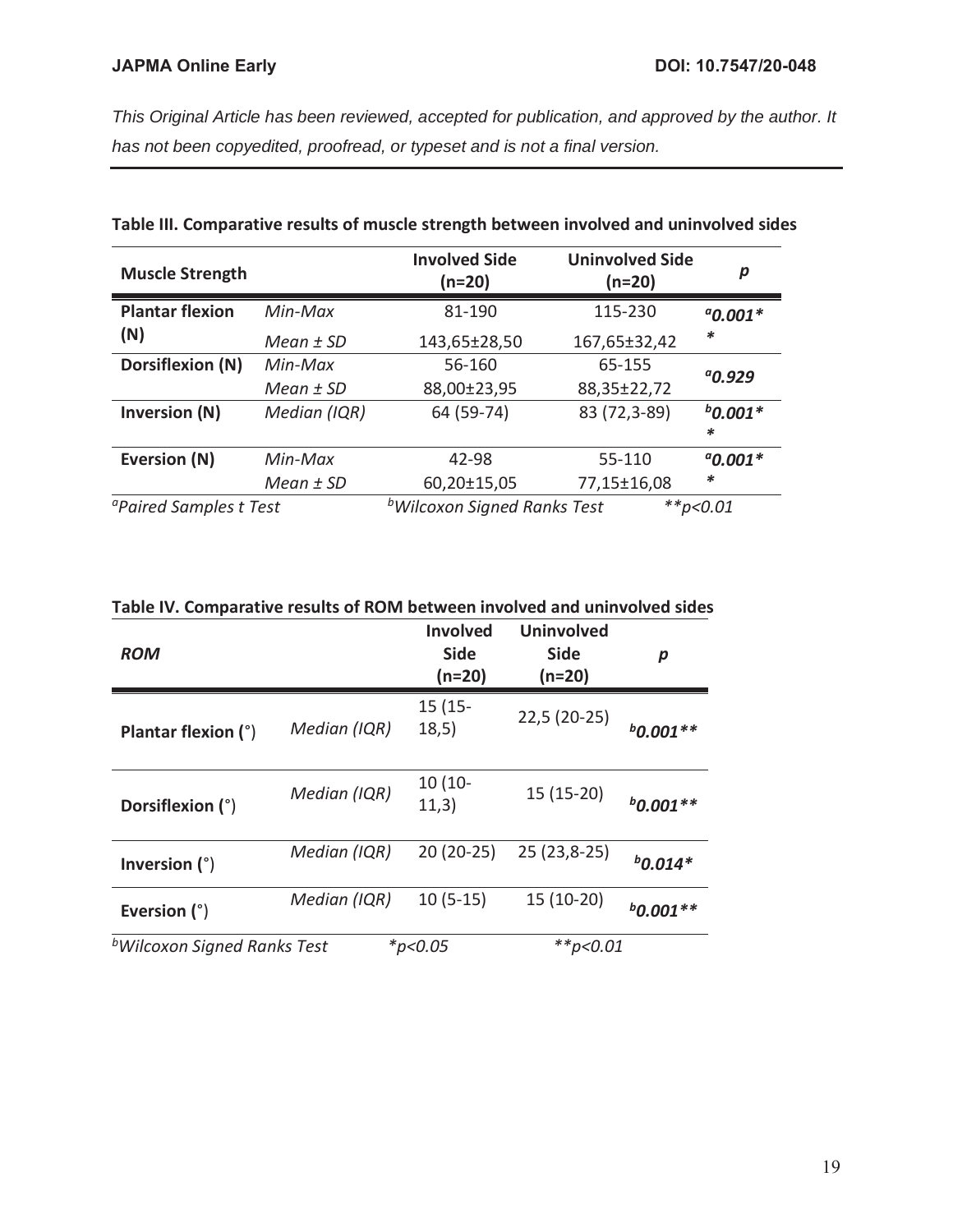# **Table V. Comparative results of ankle muscle strength ratios between involved and**

**uninvolved sides** 

| <b>Muscle strength ratios</b> |              | <b>Involved side</b><br>$(n=20)$ | Uninvolved side<br>$(n=20)$ | р             |  |
|-------------------------------|--------------|----------------------------------|-----------------------------|---------------|--|
| Plantar flexion /             | $Min-Max$    | $1, 1 - 2, 4$                    | $1,4-2,4$                   | $^{a}$ 0.001* |  |
| <b>Dorsiflexion ratio</b>     | Mean $±$ SD  | 1,69±0,35                        | 1,94±0,33                   | *             |  |
| <b>Inversion / Eversion</b>   | Min-Max      | $0,9-1,4$                        | $0,9-1,6$                   |               |  |
| ratio                         | Mean $±$ SD  | $1,14\pm0,15$                    | 1,18±0,17                   | $^{a}$ 0.416  |  |
| $0$ Daiuad Canaalaa + Taat    | $*** - 0.01$ |                                  |                             |               |  |

*aPaired Samples t Test \*\*p<0.01*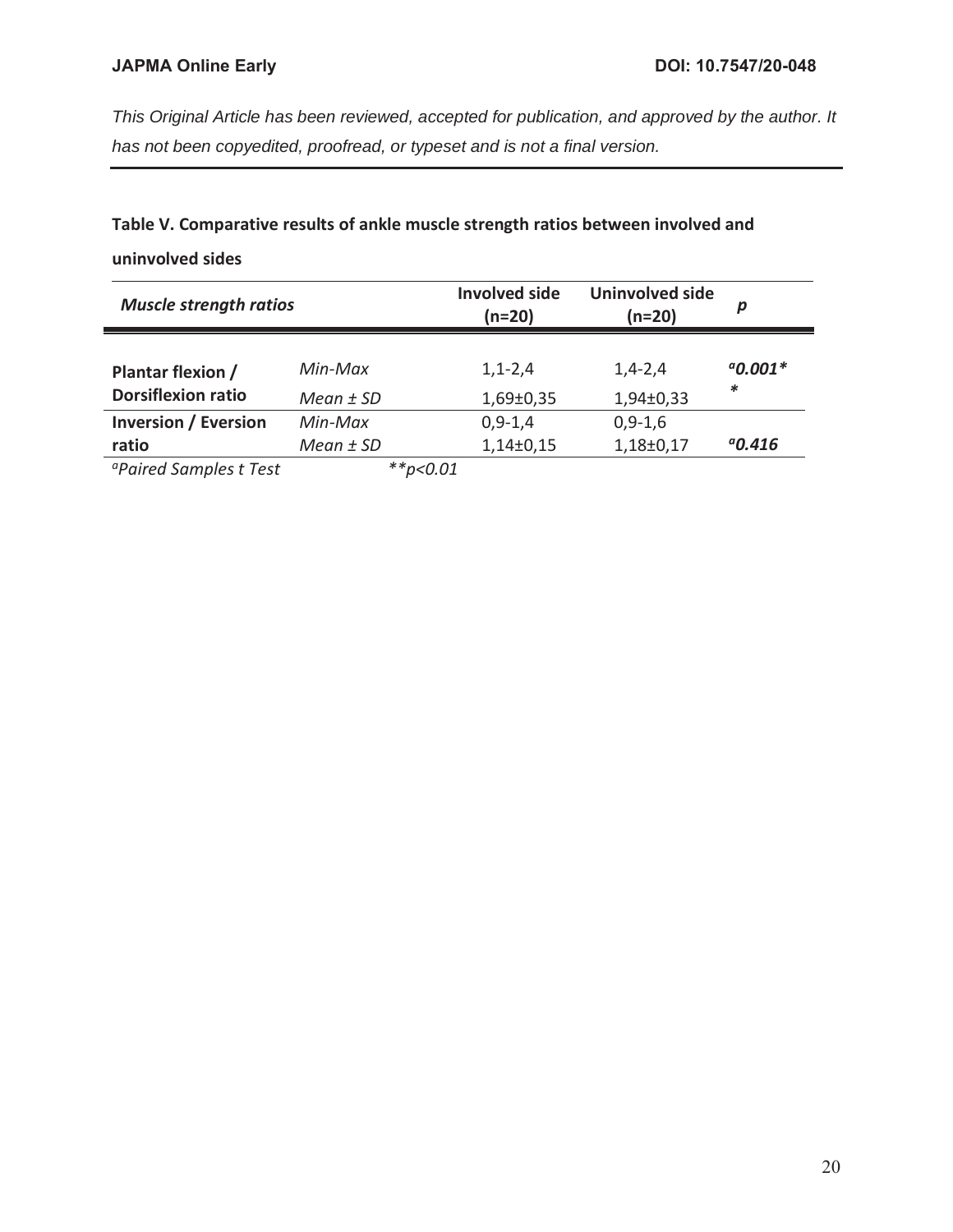**Figure I.** Clinical determination of metatarsus adductus deformity based on the method of Bleck's heel bisector. The heel bisector classification is based on the association of the longitudinal axis of the heel with respect to the forefoot. According to the degree of variation from the heel bisector, the deformity is classified: mild, moderate, and severe.

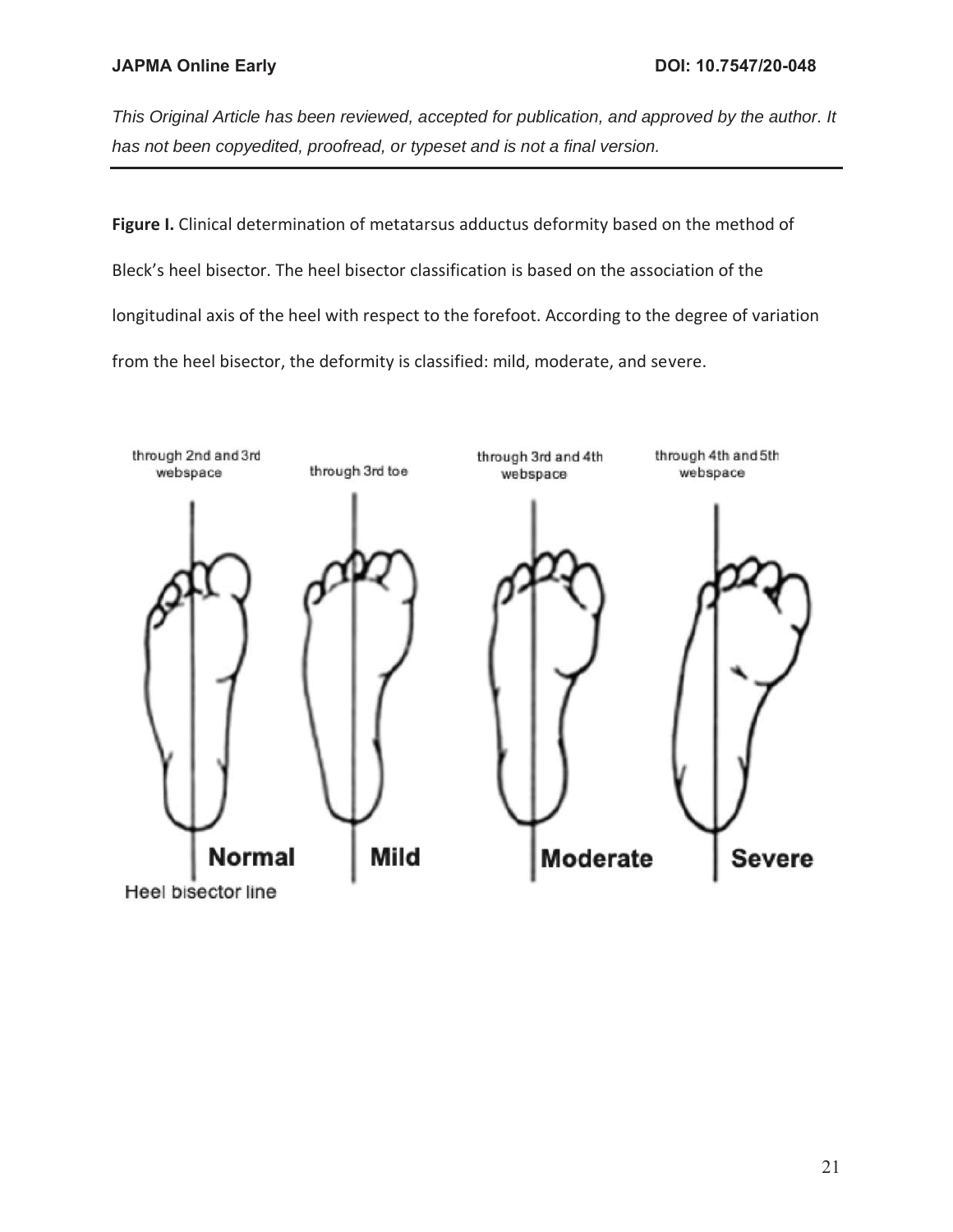*This Original Article has been reviewed, accepted for publication, and approved by the author. It has not been copyedited, proofread, or typeset and is not a final version.* 

## **Figure II.** Flow diagram of the study participants

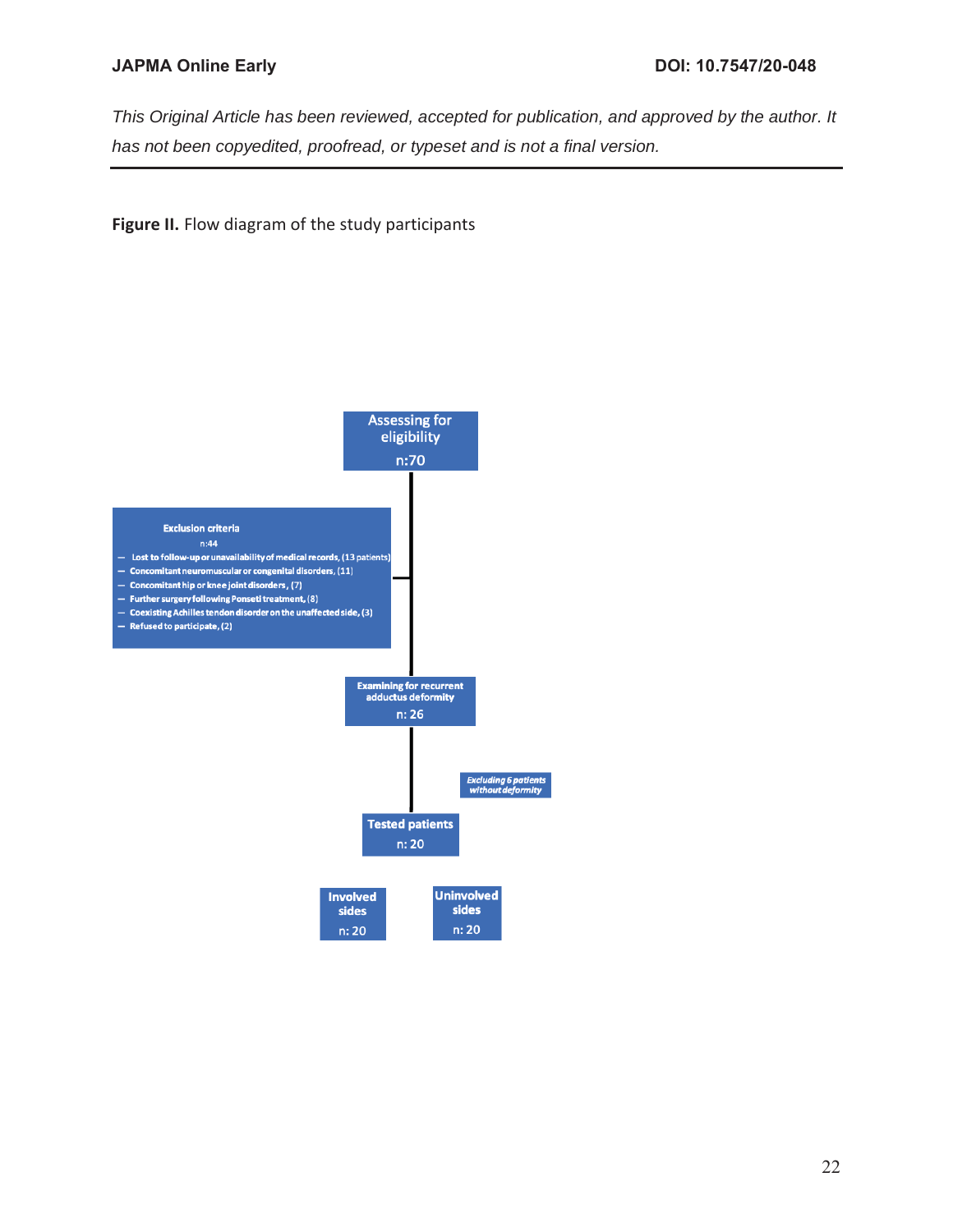**Figure III.** Measurement of ankle dorsiflexion (a) and plantar flexion strength (b) with the hand-

held dynamometer.



**Figure IV.** Measurement of inversion (a) and eversion strength (b) using the hand-held dynamometer

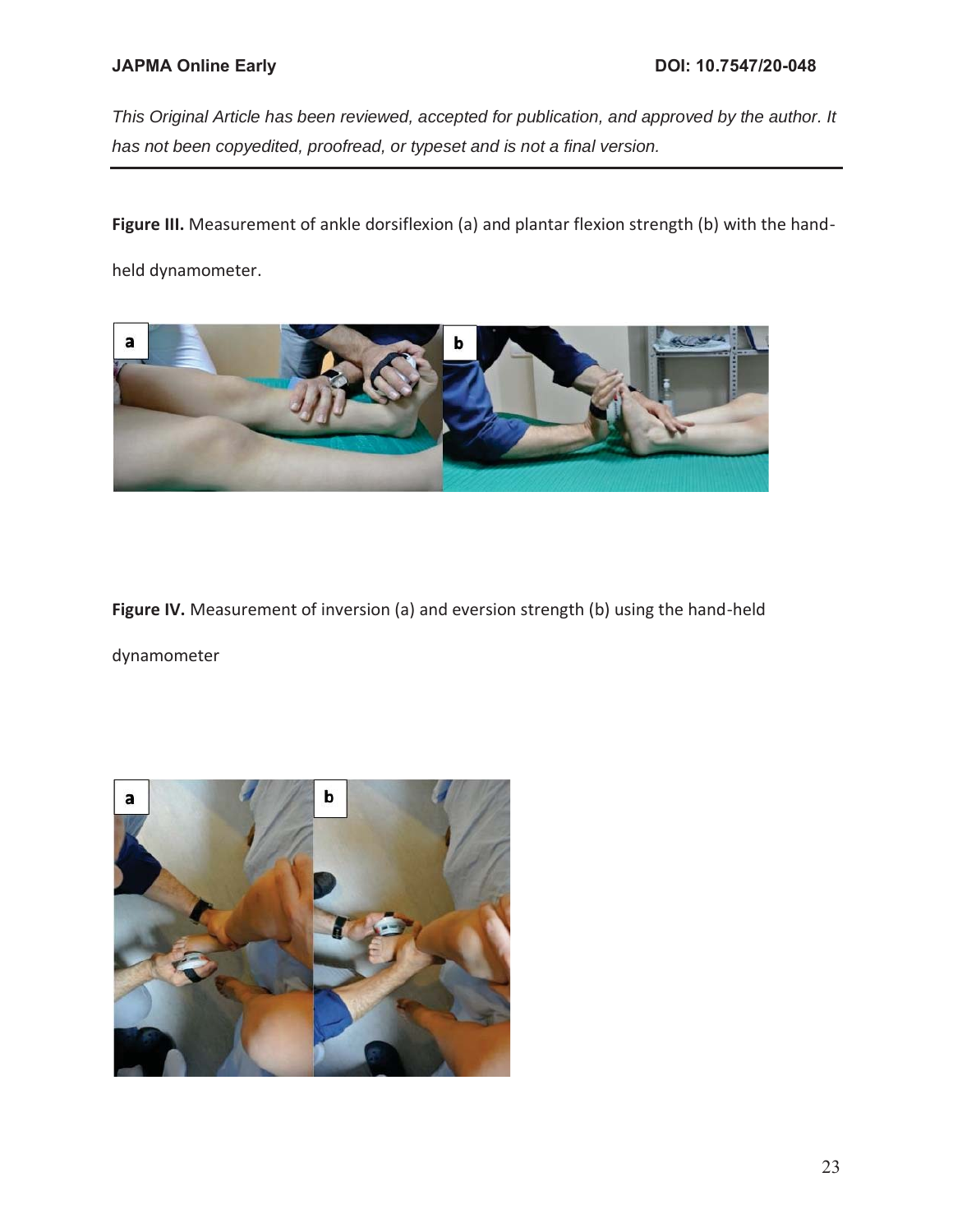*This Original Article has been reviewed, accepted for publication, and approved by the author. It has not been copyedited, proofread, or typeset and is not a final version.* 

**Figure V.** Ultrasonographic measurement of the Achilles tendon length. Subjects were put in a prone position with the knee in flexion of 20°. The ankles were positioned in plantar flexion of approximately 10° using a cylindrical gel pad and a goniometer (a). With a marker pen, the crossed point between the needle and the probe was marked on the skin for both proximal and distal landmarks of the tendon (b and c).